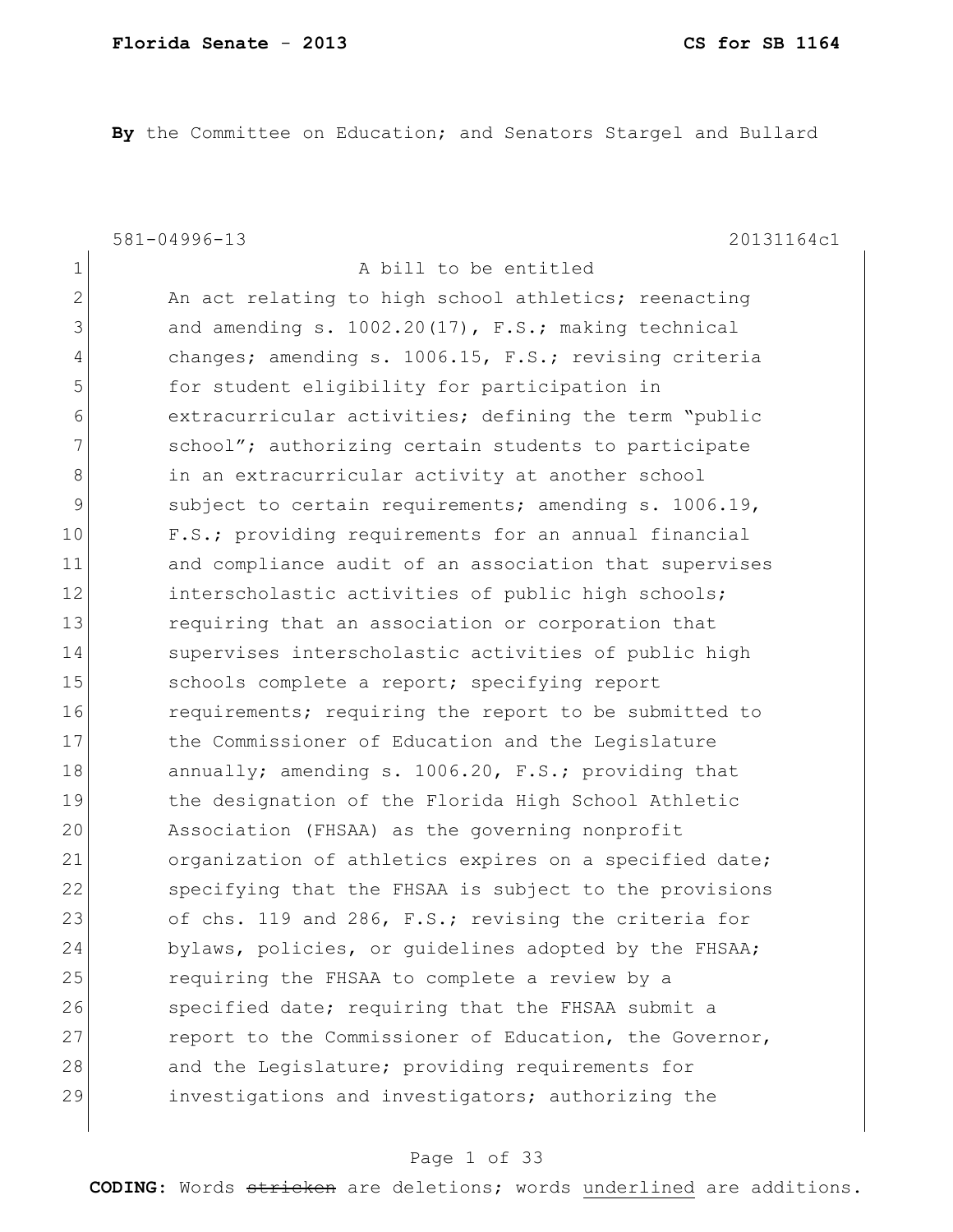|    | $581 - 04996 - 13$<br>20131164c1                       |
|----|--------------------------------------------------------|
| 30 | assessment of fees to cover costs for certain          |
| 31 | proceedings; establishing notice requirements;         |
| 32 | providing procedures for student residence and         |
| 33 | transfer approvals; providing for hearings before the  |
| 34 | Division of Administrative Hearings (DOAH);            |
| 35 | authorizing DOAH to assess fees payable by the         |
| 36 | nonprevailing party to administer the hearings;        |
| 37 | providing that the burden is on the FHSAA to           |
| 38 | demonstrate by clear and convincing evidence that a    |
| 39 | student is ineligible to participate in a high school  |
| 40 | athletic competition; requiring that the FHSAA pay     |
| 41 | costs and attorney fees in certain circumstances;      |
| 42 | revising the composition of the board of directors of  |
| 43 | the FHSAA and terms of office; revising what           |
| 44 | constitutes a quorum of the board of directors;        |
| 45 | providing that the appointment of the executive        |
| 46 | director is subject to Senate confirmation; providing  |
| 47 | restrictions on the salary, per diem, and travel       |
| 48 | expenses of the FHSAA's executive director; providing  |
| 49 | restrictions on the levy of dues and fees and the      |
| 50 | collection of contest receipts; providing authority to |
| 51 | levy fines, penalties, and sanctions against schools   |
| 52 | and coaches; revising provisions relating to the       |
| 53 | FHSAA's representative assembly; providing that        |
| 54 | members of the FHSAA's public liaison advisory         |
| 55 | committee are entitled to reimbursement for per diem   |
| 56 | and travel expenses at the same rate as state          |
| 57 | employees; providing an effective date.                |
| 58 |                                                        |

## Page 2 of 33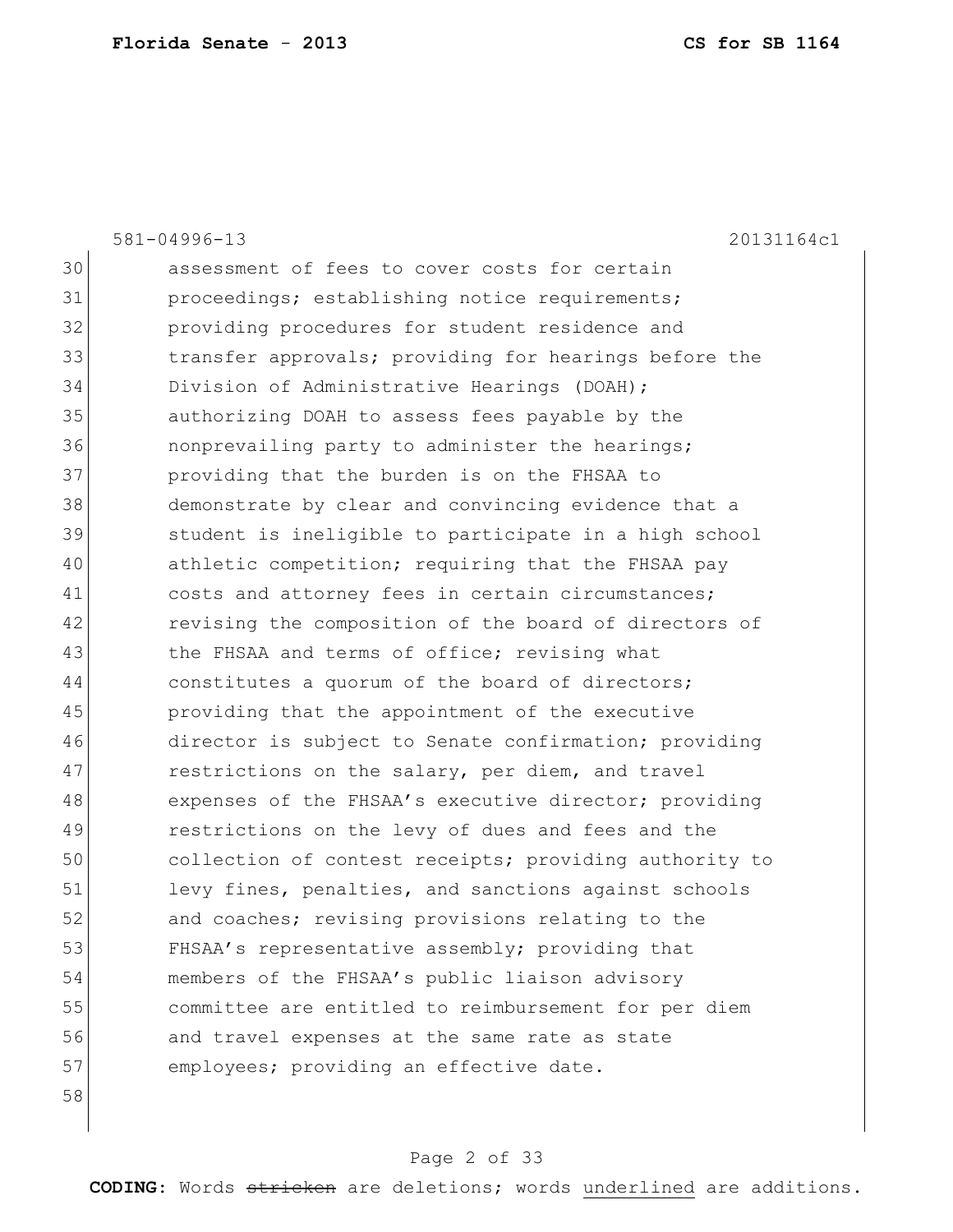|    | 581-04996-13<br>20131164c1                                        |
|----|-------------------------------------------------------------------|
| 59 | Be It Enacted by the Legislature of the State of Florida:         |
| 60 |                                                                   |
| 61 | Section 1. Subsection (17) of section 1002.20, Florida            |
| 62 | Statutes, is reenacted and amended to read:                       |
| 63 | 1002.20 K-12 student and parent rights.-Parents of public         |
| 64 | school students must receive accurate and timely information      |
| 65 | regarding their child's academic progress and must be informed    |
| 66 | of ways they can help their child to succeed in school. K-12      |
| 67 | students and their parents are afforded numerous statutory        |
| 68 | rights including, but not limited to, the following:              |
| 69 | (17) ATHLETICS; PUBLIC HIGH SCHOOL.-                              |
| 70 | (a) Eligibility.-Eligibility requirements for all students        |
| 71 | participating in a high school athletic competition must allow a  |
| 72 | student to be eligible in the school in which he or she first     |
| 73 | enrolls each school year, the school in which the student makes   |
| 74 | himself or herself a candidate for an athletic team by engaging   |
| 75 | in practice before enrolling, or the school to which the student  |
| 76 | has transferred with approval of the district school board, in    |
| 77 | accordance with the provisions of s. $1006.20(2)(a)$ .            |
| 78 | (b) Medical evaluation. - Students must satisfactorily pass a     |
| 79 | medical evaluation each year before participating in athletics,   |
| 80 | unless the parent objects in writing based on religious tenets    |
| 81 | or practices, in accordance with the provisions of s.             |
| 82 | $1006.20(2)(d)$ .                                                 |
| 83 | Section 2. Paragraphs (a), (d), (e), (f), and (g) of              |
| 84 | subsection (3) and subsections (5) and (8) of section $1006.15$ , |
| 85 | Florida Statutes, are amended, and new paragraphs $(f)$ and $(g)$ |
| 86 | are added to subsection (3) of that section, to read:             |
| 87 | 1006.15 Student standards for participation in                    |
|    |                                                                   |

## Page 3 of 33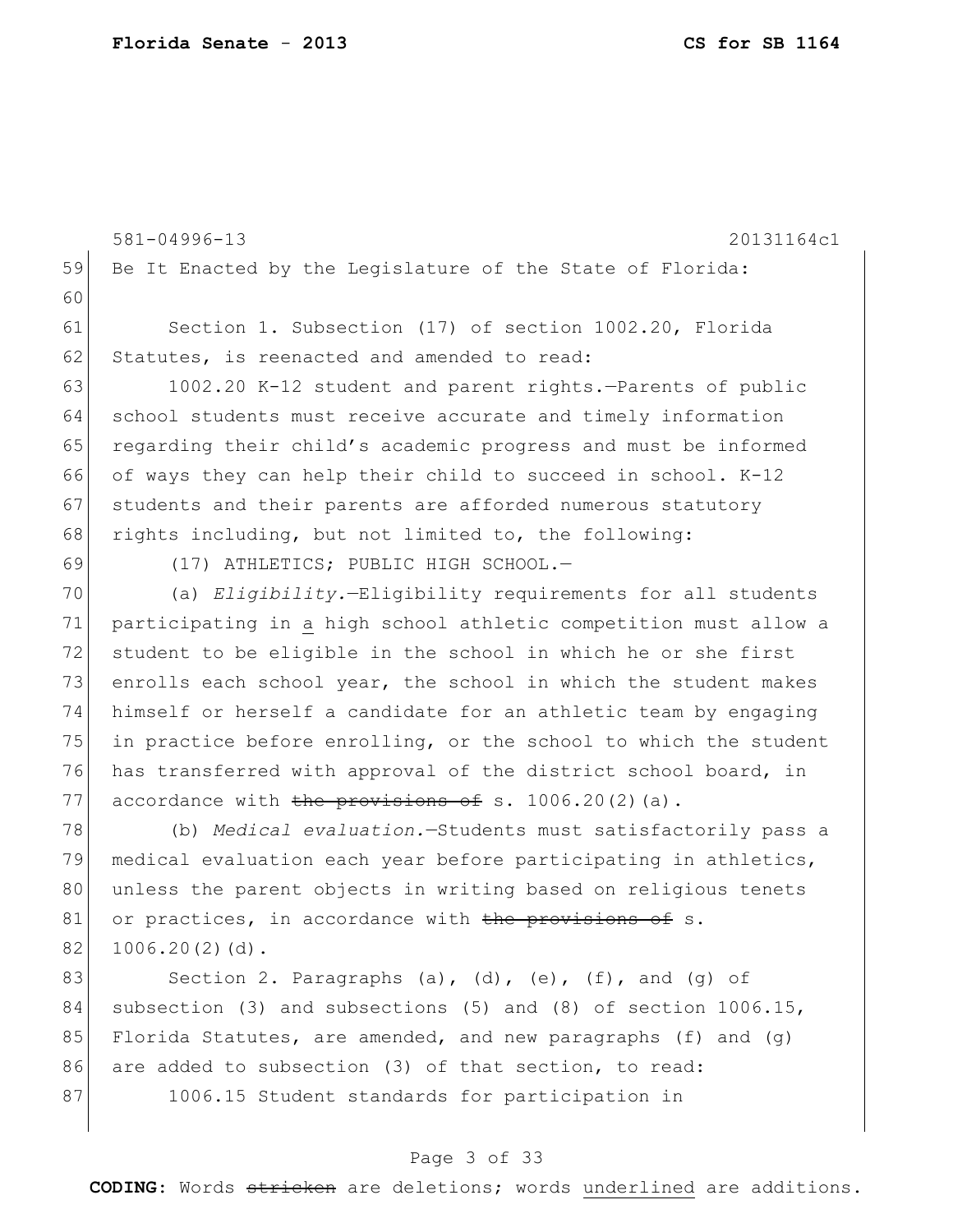581-04996-13 20131164c1 88 interscholastic and intrascholastic extracurricular student 89 activities; regulation.-90 (3) (a) Provided all eligibility requirements of this 91 section and s. 1006.20 are met, a student attending any school 92 identified in this section is presumed eligible to participate 93 in interscholastic extracurricular student activities. For 94 purposes of this section, the term "public school" includes the 95 Florida Virtual School, a full-time virtual instruction program 96 pursuant to s. 1002.45, a virtual charter school, and a charter 97 school. A student remains eligible to participate in 98 interscholastic extracurricular student activities if the 99 student To be eligible to participate in interscholastic 100 extracurricular student activities, a student must:  $101$  1. Maintains  $M$ aintain a grade point average of 2.0 or above 102 on a 4.0 scale, or its equivalent, in the previous semester or a 103 cumulative grade point average of 2.0 or above on a 4.0 scale, 104 or its equivalent, in the courses required by  $s. 1003.43(1)$ . 105 2. Executes Execute and fulfills  $f_{\text{ulfill}}$  the requirements 106 of an academic performance contract between the student, the 107 district school board, the appropriate governing association, 108 and the student's parents, if the student's cumulative grade 109 point average falls below 2.0, or its equivalent, on a 4.0 scale 110 in the courses required by s. 1003.43(1)  $\sigma$ r, for students who 111 entered the 9th grade prior to the 1997-1998 school year, if the 112 student's cumulative grade point average falls below 2.0 on a 113  $\left|$  4.0 scale, or its equivalent, in the courses required by s. 114 1003.43(1) which are taken after July 1, 1997. At a minimum, the 115 contract must require that the student attend summer school, or 116 its graded equivalent, between grades 9 and 10 or grades 10 and

### Page 4 of 33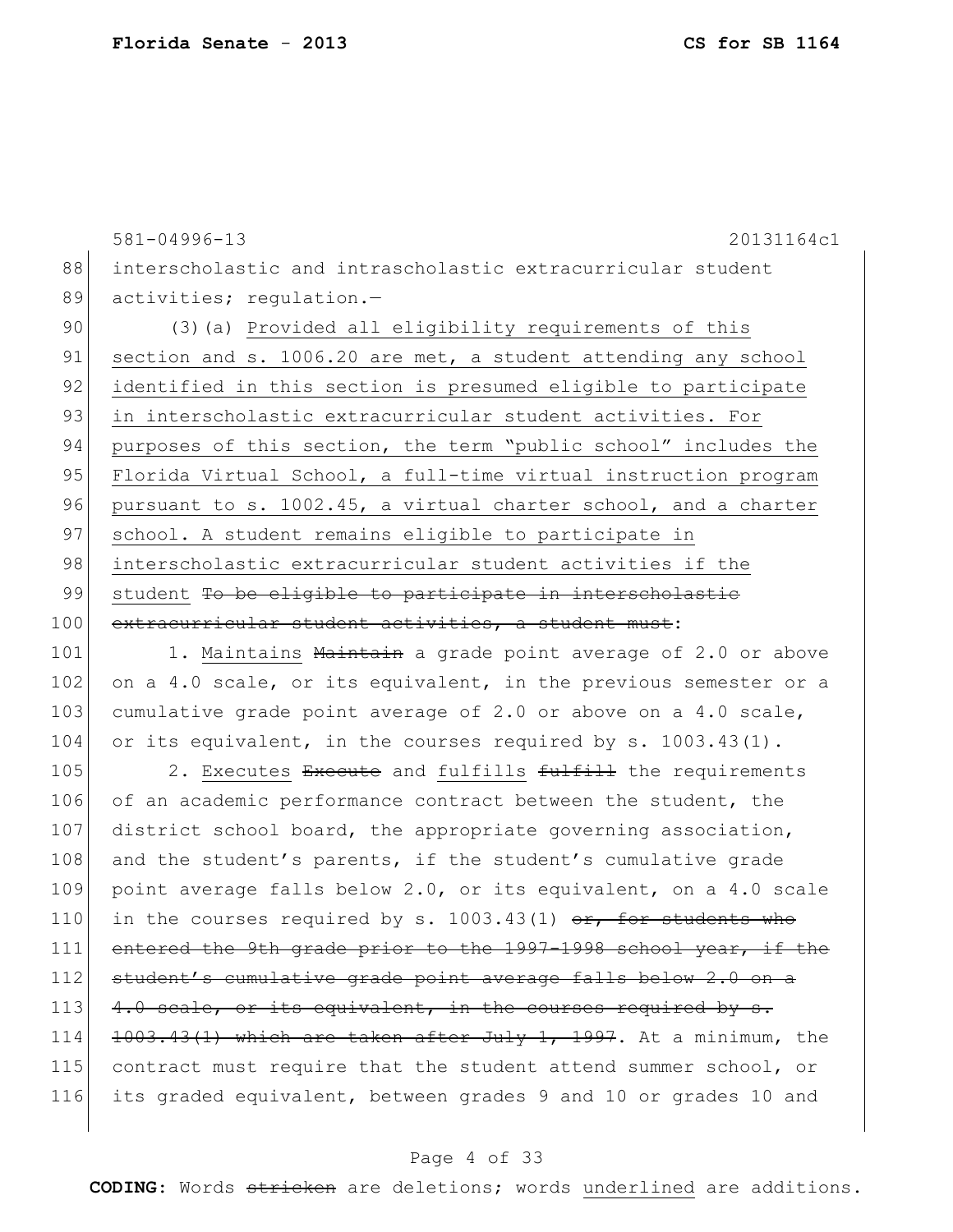|     | $581 - 04996 - 13$<br>20131164c1                                 |
|-----|------------------------------------------------------------------|
| 117 | 11, as necessary.                                                |
|     |                                                                  |
| 118 | 3. Has Have a cumulative grade point average of 2.0 or           |
| 119 | above on a 4.0 scale, or its equivalent, in the courses required |
| 120 | by s. 1003.43(1) during his or her junior or senior year.        |
| 121 | 4. Maintains Maintain satisfactory conduct, including            |
| 122 | adherence to appropriate dress and other codes of student        |
| 123 | conduct policies described in s. 1006.07(2). If a student is     |
| 124 | convicted of, or is found to have committed, a felony or a       |
| 125 | delinquent act that would have been a felony if committed by an  |
| 126 | adult, regardless of whether adjudication is withheld, the       |
| 127 | student's participation in interscholastic extracurricular       |
| 128 | activities is contingent upon established and published district |
| 129 | school board policy.                                             |
| 130 | (d) An individual charter school student pursuant to s.          |
| 131 | 1002.33 is eligible to participate at the public school to which |
| 132 | the student would be assigned according to district school board |
| 133 | attendance area policies or which the student could choose to    |
| 134 | attend, pursuant to district or interdistrict controlled open-   |
| 135 | enrollment provisions, or a conversion charter school when the   |
| 136 | student resides within the conversion charter school's           |
| 137 | attendance zone as provided in s. $1002.33(10)(c)$ , in any      |
| 138 | interscholastic extracurricular activity of that school, unless  |
| 139 | such activity is provided by the student's charter school, if    |
| 140 | the following conditions are met:                                |
| 141 | 1. The charter school student must meet the requirements of      |

142 the charter school education program as determined by the 143 charter school governing board.

144 2. During the period of participation at a school, the 145 charter school student must demonstrate educational progress as

### Page 5 of 33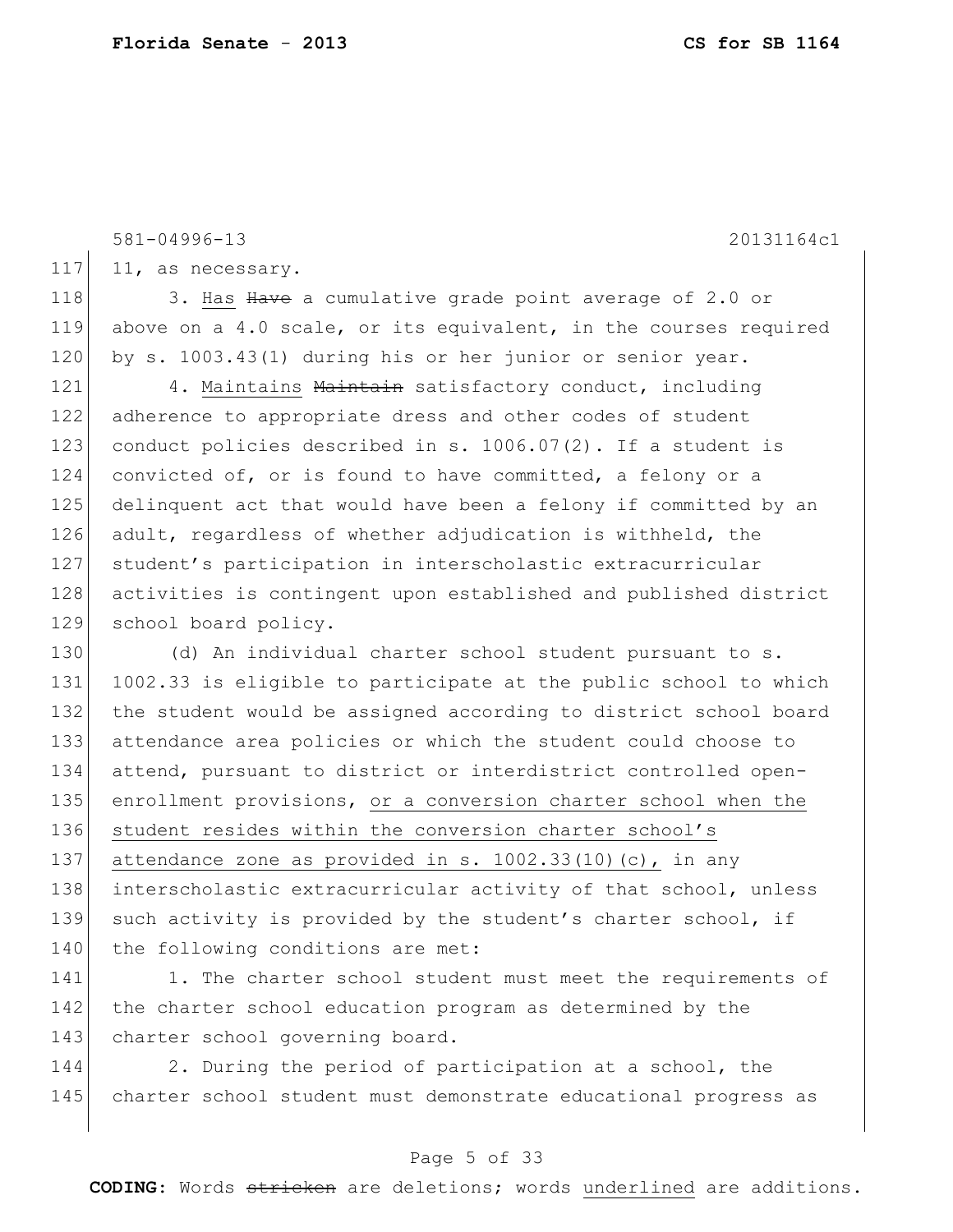581-04996-13 20131164c1 146 required in paragraph (b). 147 3. The charter school student must meet the same residency 148 requirements as other students in the school at which he or she 149 participates. 150 4. The charter school student must meet the same standards 151 of acceptance, behavior, and performance that are required of 152 other students in extracurricular activities. 153 5. The charter school student must register with the school 154 his or her intent to participate in interscholastic 155 extracurricular activities as a representative of the school

156 before the beginning date of the season for the activity in 157 which he or she wishes to participate. A charter school student 158 must be able to participate in curricular activities if that is 159 a requirement for an extracurricular activity.

160 6. A student who transfers from a charter school program to 161 a traditional public school before or during the first grading 162 period of the school year is academically eligible to 163 participate in interscholastic extracurricular activities during 164 the first grading period if the student has a successful 165 evaluation from the previous school year, pursuant to 166 subparagraph 2.

167 7. Any public school or private school student who has been 168 unable to maintain academic eligibility for participation in 169 interscholastic extracurricular activities is ineligible to 170 participate in such activities as a charter school student until 171 the student has successfully completed one grading period in a 172 charter school pursuant to subparagraph 2. to become eligible to 173 participate as a charter school student.

174 (e) A student of the Florida Virtual School full-time

### Page 6 of 33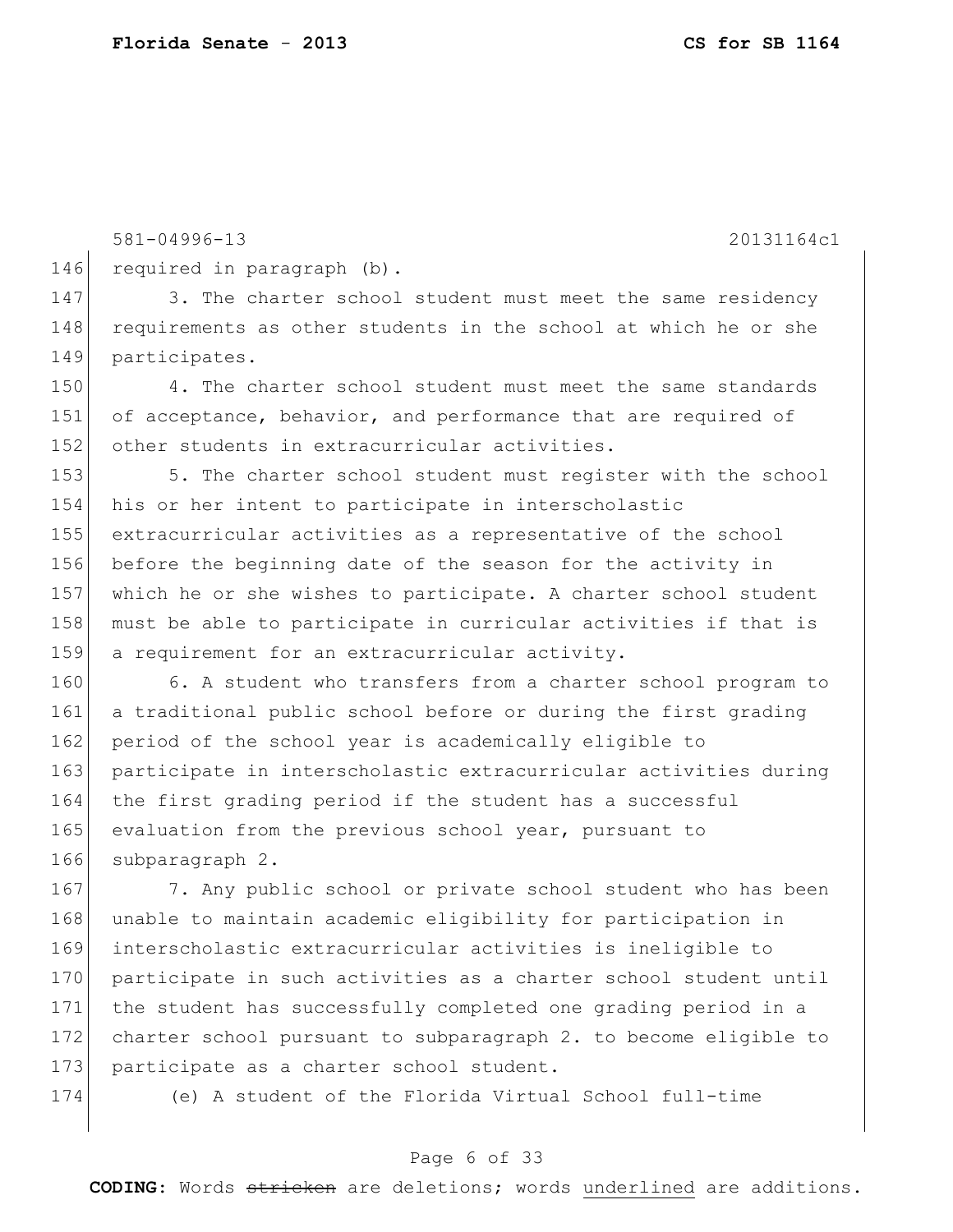|     | 581-04996-13<br>20131164c1                                       |
|-----|------------------------------------------------------------------|
| 175 | program is eligible to may participate in any interscholastic    |
| 176 | extracurricular activity at the public school to which the       |
| 177 | student would be assigned according to district school board     |
| 178 | attendance area policies or which the student could choose to    |
| 179 | attend, pursuant to district or interdistrict controlled open    |
| 180 | enrollment policies, if the following conditions are met         |
| 181 | student:                                                         |
| 182 | 1. During the period of participation in the                     |
| 183 | interscholastic extracurricular activity, the Florida Virtual    |
| 184 | School student must meet meets the requirements in paragraph     |
| 185 | $(a)$ .                                                          |
| 186 | 2. The Florida Virtual School student must meet meets any        |
| 187 | additional requirements as determined by the board of trustees   |
| 188 | of the Florida Virtual School.                                   |
| 189 | 3. The Florida Virtual School student must meet Meets the        |
| 190 | same residency requirements as other students in the school at   |
| 191 | which he or she participates.                                    |
| 192 | 4. The Florida Virtual School student must meet Meets the        |
| 193 | same standards of acceptance, behavior, and performance that are |
| 194 | required of other students in extracurricular activities.        |
| 195 | 5. The Florida Virtual School student must register with         |
| 196 | the school Registers his or her intent to participate in         |
| 197 | interscholastic extracurricular activities with the school       |
| 198 | before the beginning date of the season for the activity in      |
| 199 | which he or she wishes to participate. A Florida Virtual School  |
| 200 | student must be able to participate in curricular activities if  |
| 201 | that is a requirement for an extracurricular activity.           |
| 202 | 6. $(f)$ A student who transfers from the Florida Virtual        |
| 203 | School full-time program to a traditional public school before   |
|     |                                                                  |

## Page 7 of 33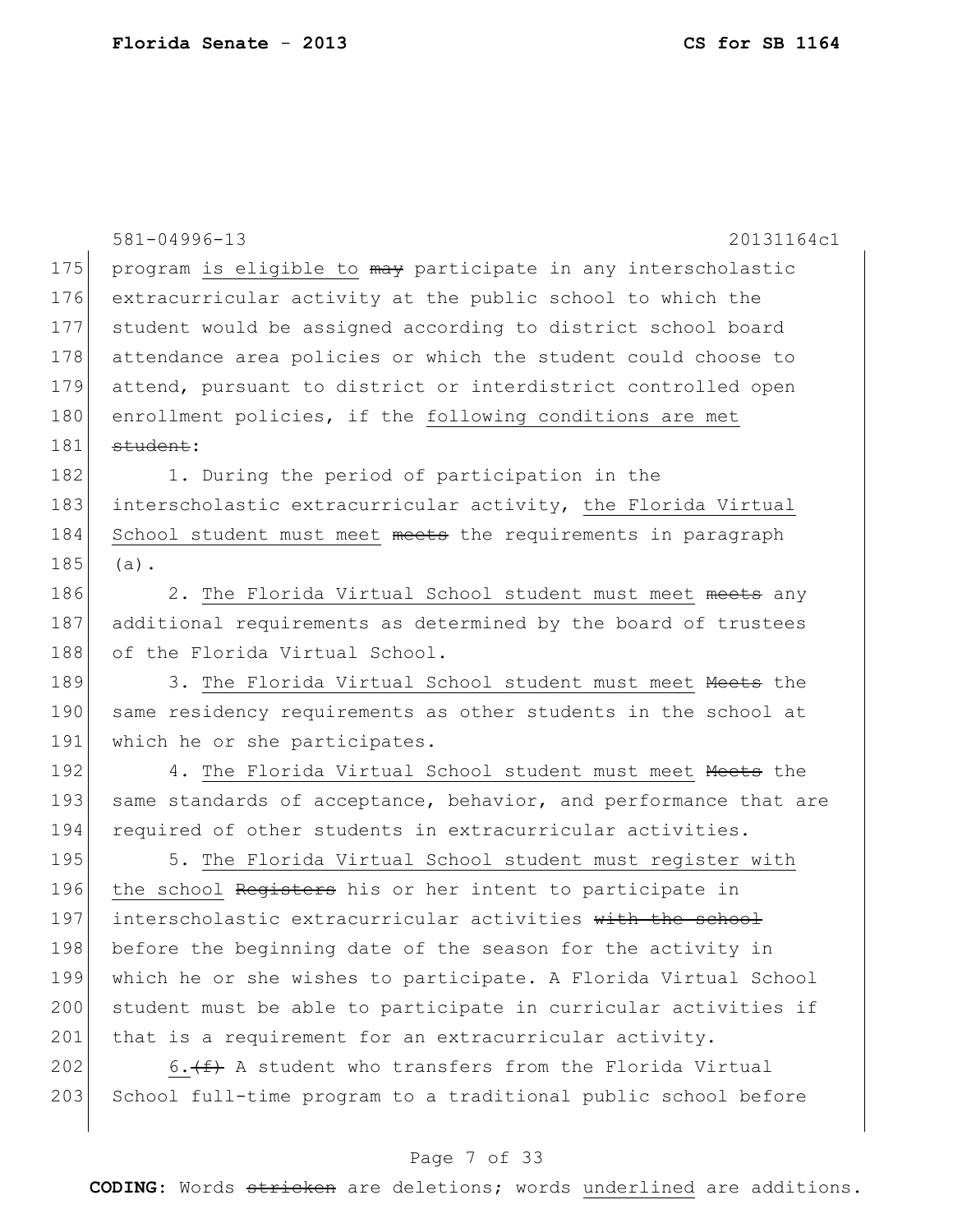| 204 | 581-04996-13<br>20131164c1                                                 |
|-----|----------------------------------------------------------------------------|
| 205 | or during the first grading period of the school year is                   |
|     | academically eligible to participate in interscholastic                    |
| 206 | extracurricular activities during the first grading period if              |
| 207 | the student has a successful evaluation from the previous school           |
| 208 | year pursuant to paragraph (a).                                            |
| 209 | 7. (g) A public school or private school student who has                   |
| 210 | been unable to maintain academic eligibility for participation             |
| 211 | in interscholastic extracurricular activities is ineligible to             |
| 212 | participate in such activities as a Florida Virtual School                 |
| 213 | student until the student successfully completes one grading               |
| 214 | period in the Florida Virtual School pursuant to paragraph (a).            |
| 215 | (f) A student who attends a public school or a private                     |
| 216 | school that does not offer a particular extracurricular activity           |
| 217 | may participate in such an activity on a space-available basis             |
| 218 | if it is offered at any public school that the student could               |
| 219 | choose to attend pursuant to district or interdistrict                     |
| 220 | controlled open enrollment provisions, or may develop an                   |
| 221 | agreement to participate in that extracurricular activity at a             |
| 222 | private school, limited to one additional extracurricular                  |
| 223 | activity at a different school each academic year, if the                  |
| 224 | student:                                                                   |
| 225 | 1. Meets the requirements for eligibility to participate in                |
| 226 | interscholastic extracurricular activities, as provided under              |
| 227 | paragraph (a);                                                             |
| 228 | 2. Demonstrates educational progress at the school he or                   |
| 229 | she attends as required in paragraph (b);                                  |
| 230 | 3. Meets the same standards of acceptance, behavior, and                   |
| 231 | performance that are required of other students in                         |
| 232 | extracurricular activities;                                                |
|     |                                                                            |
|     | $D_{2}$ $\alpha$ $\alpha$ $\beta$ $\alpha$ $\beta$ $\beta$ $\beta$ $\beta$ |

### Page 8 of 33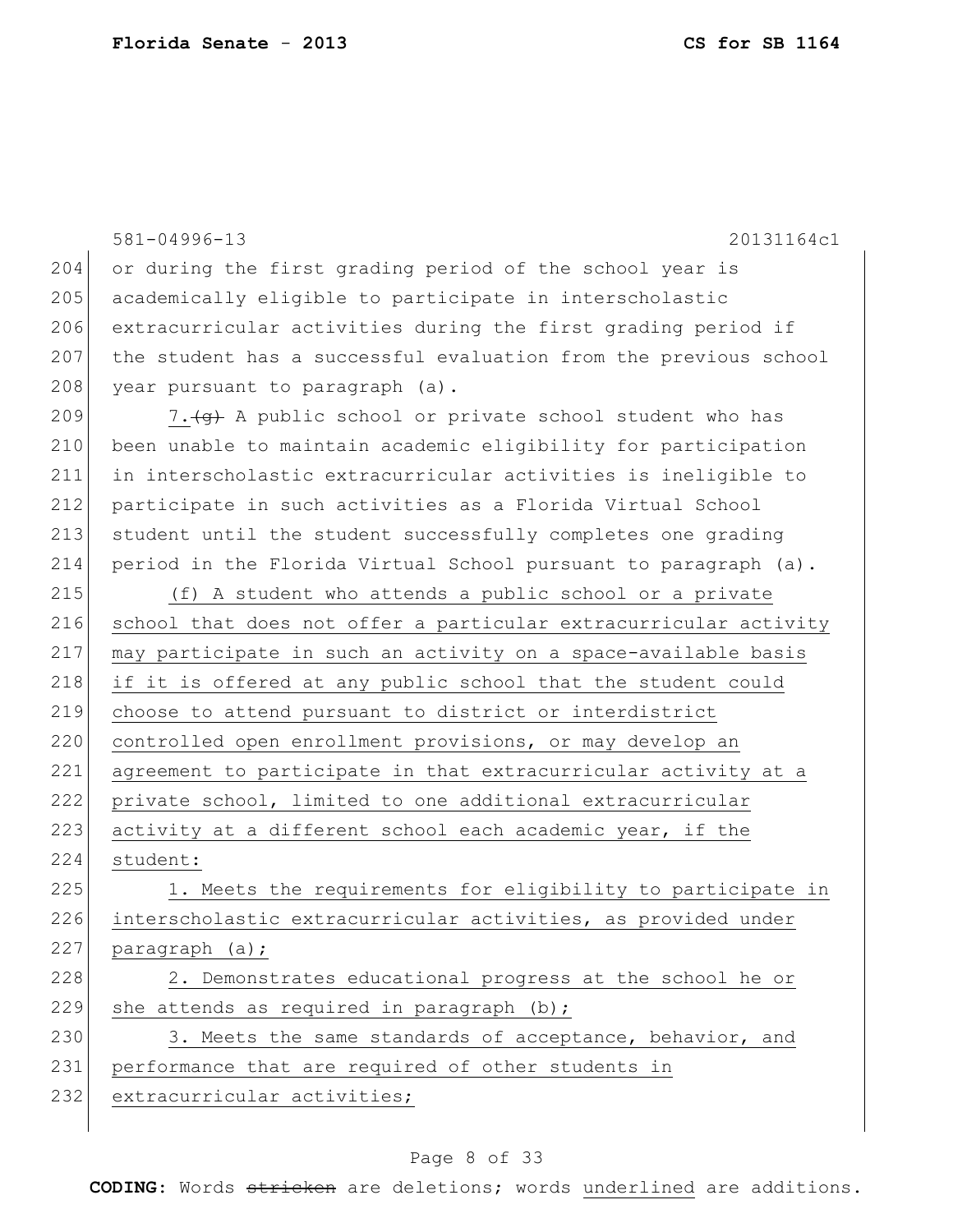|     | 581-04996-13<br>20131164c1                                       |
|-----|------------------------------------------------------------------|
| 233 | 4. Pays any fees required of other students who participate      |
| 234 | in the extracurricular activity; and                             |
| 235 | 5. Registers with the school that offers the                     |
| 236 | extracurricular activity his or her intent to participate in the |
| 237 | interscholastic extracurricular activity at that school before   |
| 238 | the beginning date of the season for the activity in which he or |
| 239 | she wishes to participate. A public school student must          |
| 240 | participate in a curricular activity if it is a requirement for  |
| 241 | an extracurricular activity. The student may choose to           |
| 242 | participate in the required curricular activity at the school he |
| 243 | or she attends or at the school in which he or she participates  |
| 244 | in the extracurricular activity.                                 |
| 245 | (g) The parents of a student who participates in an              |
| 246 | extracurricular activity under paragraph (f) are responsible for |
| 247 | transporting their child to and from the school at which the     |
| 248 | student participates. The public school the student attends, the |
| 249 | school at which the student participates in the extracurricular  |
| 250 | activity, the district school board, and the Florida High School |
| 251 | Athletic Association (FHSAA) are exempt from civil liability     |
| 252 | arising from any injury that occurs to the student during such   |
| 253 | transportation.                                                  |
| 254 | (5) An Any organization or entity that regulates or governs      |
| 255 | interscholastic extracurricular activities of public schools:    |
| 256 | (a) Shall permit home education associations to join as          |
| 257 | member schools.                                                  |
| 258 | (b) May Shall not discriminate against any eligible student      |
| 259 | based on an educational choice of public, private, or home       |
| 260 | education.                                                       |
| 261 | (8) (a) The FHSAA Florida High School Athletic Association       |

## Page 9 of 33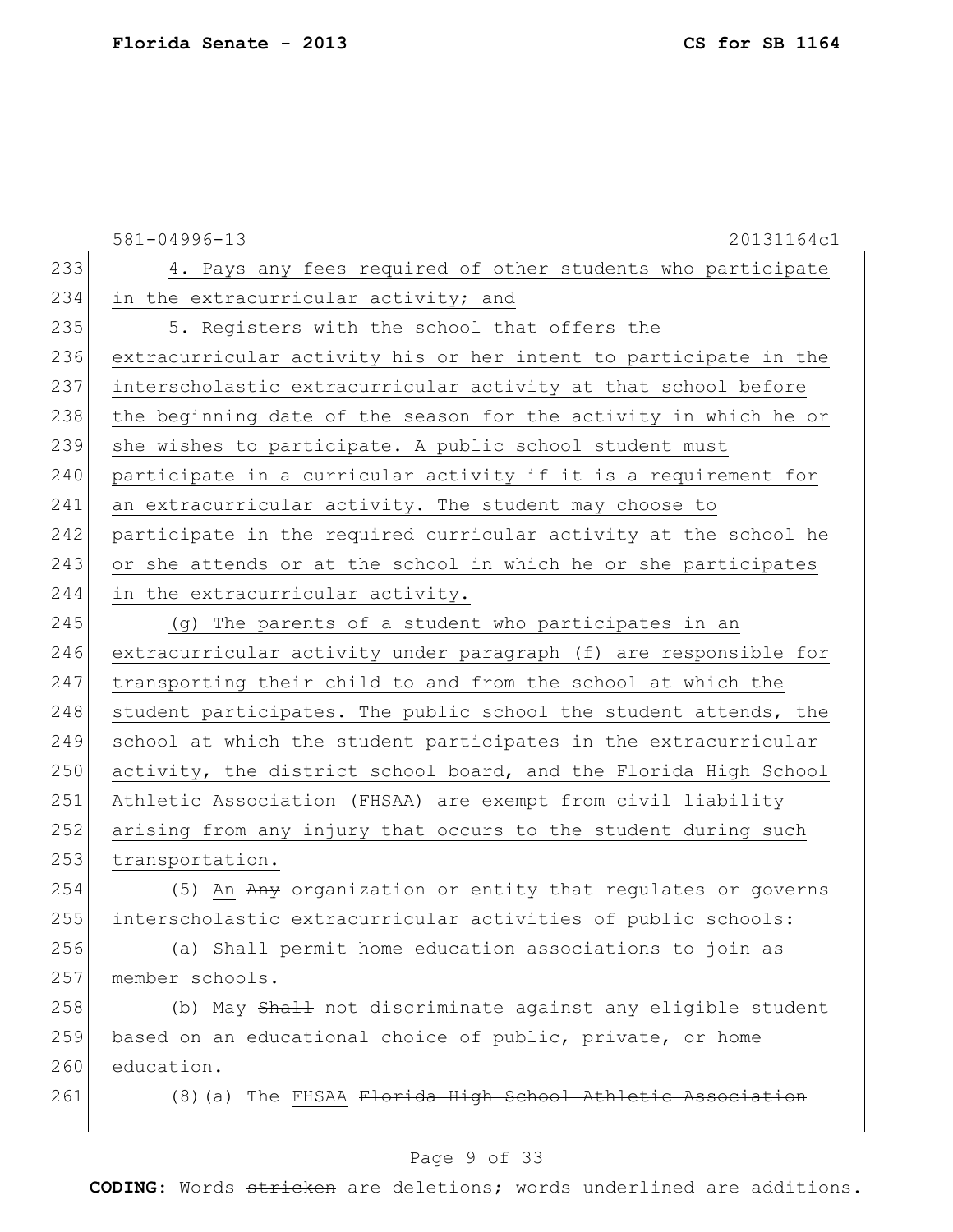581-04996-13 20131164c1  $262$  (FHSAA), in cooperation with each district school board, shall 263 facilitate a program in which a middle school or high school 264 student who attends a private school shall be eligible to 265 participate in an interscholastic or intrascholastic sport at a 266 public high school, a public middle school, or a 6-12 public 267 school that is zoned for the physical address at which the 268 student resides if: 269 1. The private school in which the student is enrolled is 270 not a member of the FHSAA and does not offer an interscholastic 271 or intrascholastic athletic program.  $272$  2. The private school student meets the quidelines for the 273 conduct of the program established by the FHSAA's board of 274 directors and the district school board. At a minimum, such 275 quidelines shall provide: 276 a. A deadline for each sport by which the private school 277 student's parents must register with the public school in 278 writing their intent for their child to participate at that 279 school in the sport. 280 b. Requirements for a private school student to 281 participate, including, but not limited to, meeting the same 282 standards of eligibility, acceptance, behavior, educational 283 progress, and performance which apply to other students 284 participating in interscholastic or intrascholastic sports at a 285 public school or FHSAA member private school. 286 (b) The parents of a private school student participating 287 in a public school sport under this subsection are responsible 288 for transporting their child to and from the public school at

290 attends, the public school at which the student participates in

289 which the student participates. The private school the student

### Page 10 of 33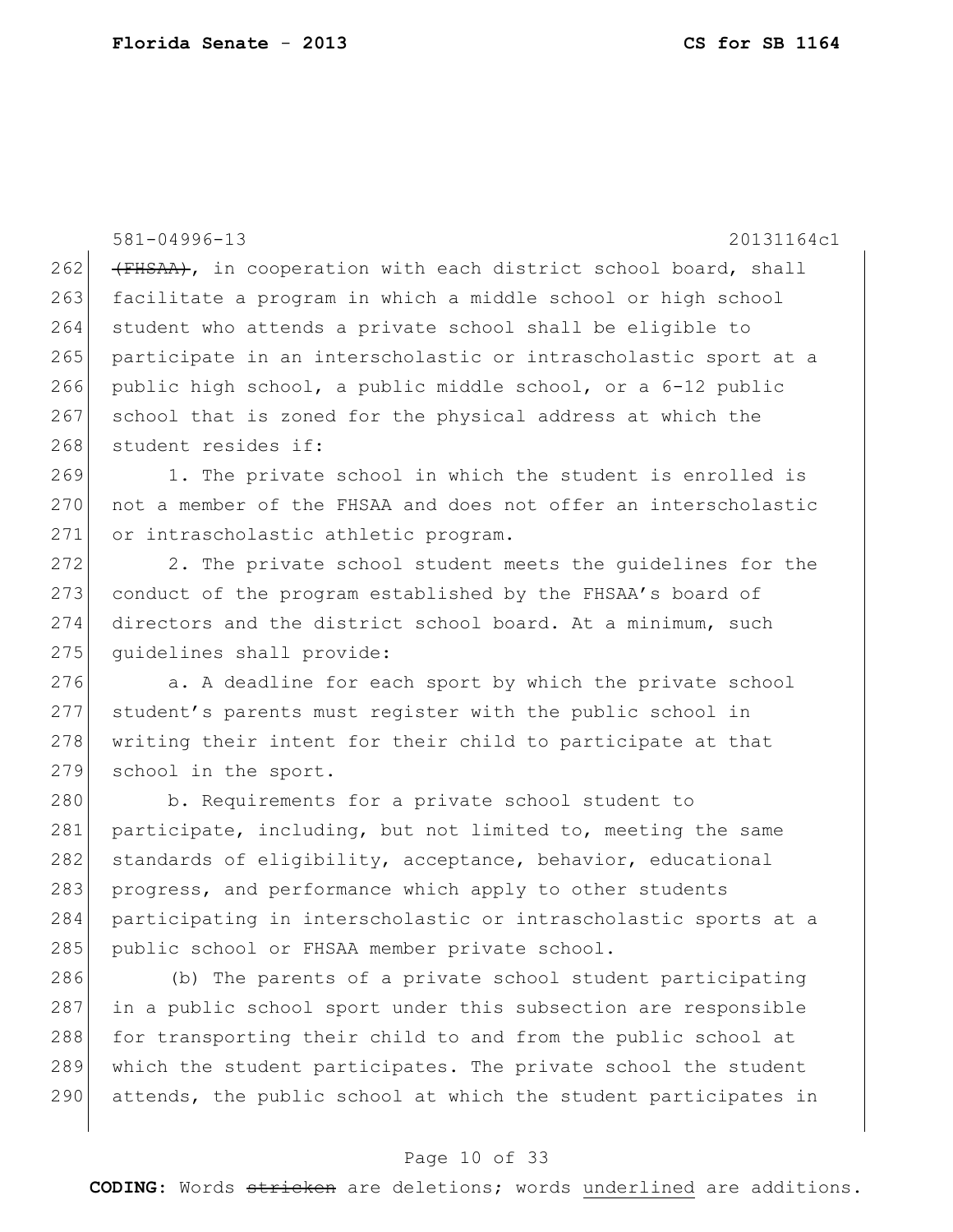581-04996-13 20131164c1 291 a sport, the district school board, and the FHSAA are exempt from civil liability arising from any injury that occurs to the 293 student during such transportation. 294 (c) For each academic year, a private school student may 295 only participate at the public school in which the student is 296 first registered under sub-subparagraph (a) 2.a. or makes himself or herself a candidate for an athletic team by engaging in a practice. (d) The athletic director of each participating FHSAA member public school shall maintain the student records 301 necessary for eligibility, compliance, and participation in the program. (e) Any non-FHSAA member private school that has a student who wishes to participate in this program must make all student records, including, but not limited to, academic, financial, disciplinary, and attendance records, available upon request of the FHSAA. (f) A student must apply to participate in this program 309 through the FHSAA program application process. (g) Only students who are enrolled in non-FHSAA member private schools consisting of 125 students or fewer in the middle school grades or 125 students or fewer in the high school grades are eligible to participate in the program in any given academic year. Section 3. Subsections (1) of section 1006.19, Florida Statutes, is amended, and a new subsection (3) is added to that

318 1006.19 Audit of records of nonprofit corporations and associations handling interscholastic activities; annual

section to read:

#### Page 11 of 33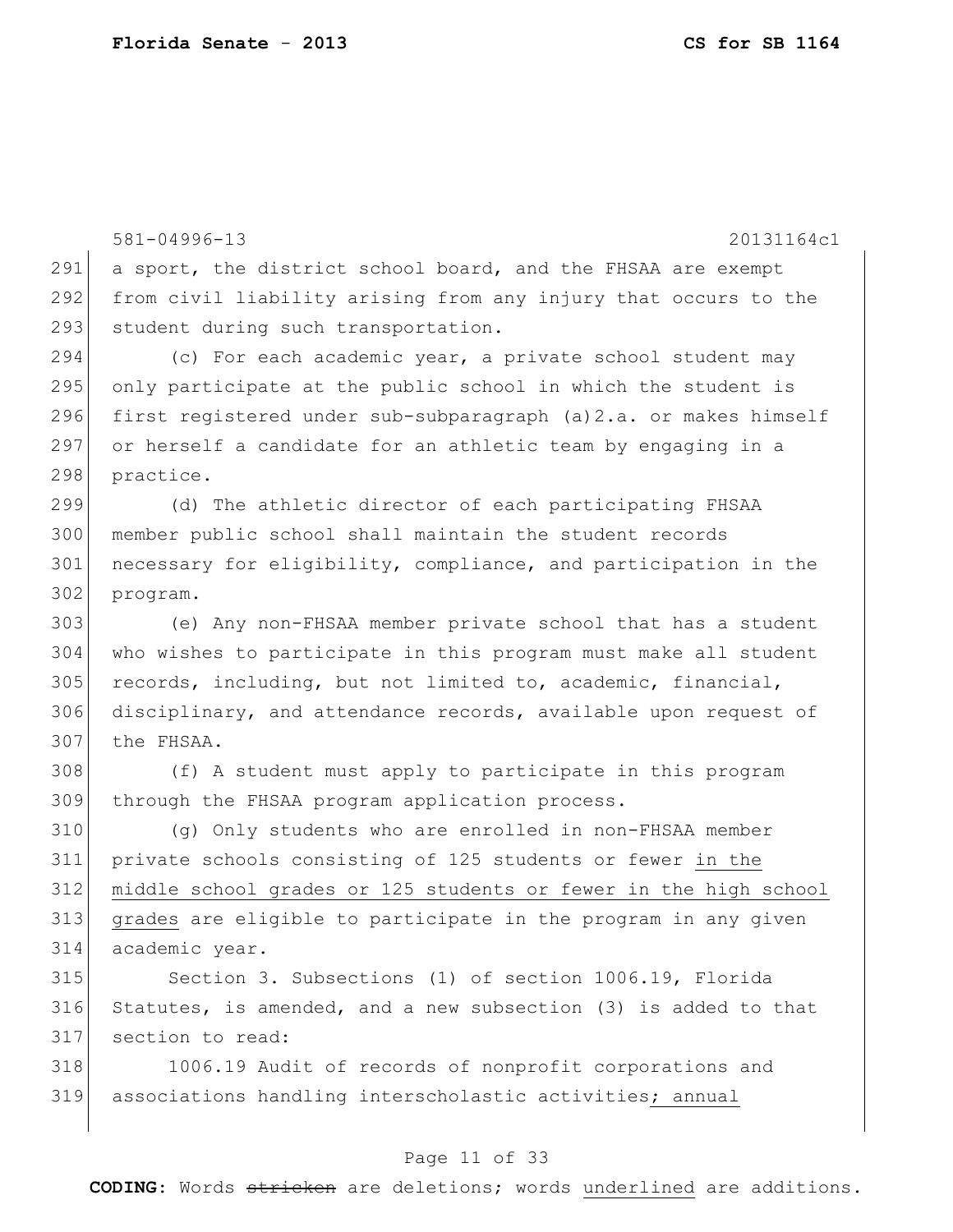581-04996-13 20131164c1 320 report.- (1) Each nonprofit association or corporation that operates for the purpose of supervising and controlling interscholastic activities of public high schools and whose membership is composed of duly certified representatives of public high 325 schools, and whose rules and regulations are established by members thereof, shall have an annual financial and compliance audit of its accounts and records by an independent certified 328 public accountant retained by it and paid from its funds, in accordance with rules adopted by the Auditor General. The audit must be conducted in compliance with generally accepted auditing standards and include a report on financial statements presented in accordance with generally accepted accounting principles set forth by the American Institute of Certified Public Accountants 334 for not-for-profit organizations and a determination of compliance with the statutory eligibility and expenditure requirements of s. 1006.20. Audits shall be submitted to the 337 Auditor General, the Speaker of the House of Representatives, and the Senate President within 180 days after the end of each 339 fiscal year. The accountant shall furnish a copy of the audit 340 report to the Auditor General. (3) Any such nonprofit association or corporation shall 342 provide a report of the number of appeals and other cases involving the FHSAA and the disposition of those matters. The report must include how many cases were filed, either with the

345 FHSAA or another tribunal, the number of cases that the initial 346 decision of the FHSAA or its member were affirmed, reversed, or 347 otherwise resolved, and a summary of the nature of the issue in 348 dispute. By October 1 of each year, the report must be submitted

#### Page 12 of 33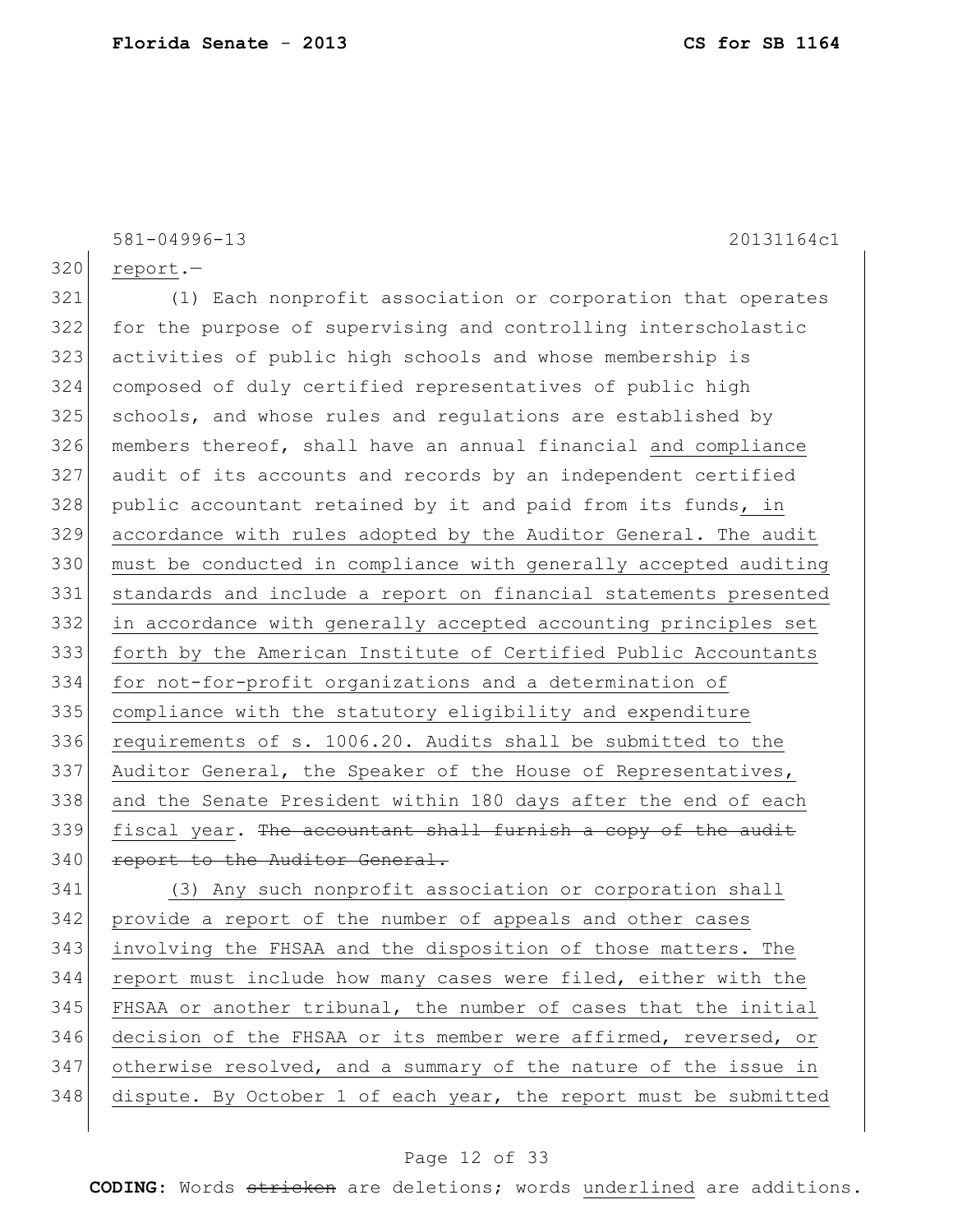|     | 581-04996-13<br>20131164c1                                       |
|-----|------------------------------------------------------------------|
| 349 | to the Commissioner of Education, the President of the Senate,   |
| 350 | and the Speaker of the House of Representatives.                 |
| 351 | Section 4. Subsections (1) through (5) of section 1006.20,       |
| 352 | Florida Statutes, are amended, and paragraph (f) is added to     |
| 353 | subsection (6) of that section to read:                          |
| 354 | 1006.20 Athletics in public K-12 schools.-                       |
| 355 | (1) GOVERNING NONPROFIT ORGANIZATION. The Florida High           |
| 356 | School Athletic Association (FHSAA) is designated as the         |
| 357 | governing nonprofit organization of athletics in Florida public  |
| 358 | schools. This designation expires July 1, 2017. If the FHSAA     |
| 359 | fails to meet the provisions of this section or the Legislature  |
| 360 | does not timely designate a successor, the commissioner shall    |
| 361 | designate a nonprofit organization to govern athletics with the  |
| 362 | approval of the State Board of Education for successive terms    |
| 363 | not to exceed 4 years each or until the Legislature designates a |
| 364 | successor. The FHSAA is not a state agency as defined in s.      |
| 365 | 120.52. The Legislature determines it is in the public interest  |
| 366 | and reflects the state's public policy that FHSAA operate in the |
| 367 | most open and accessible manner consistent with its public       |
| 368 | purposes. To this end, the Legislature specifically declares     |
| 369 | that FHSAA and its divisions, boards, and advisory councils, or  |
| 370 | similar entities created or managed by FHSAA are subject to the  |
| 371 | provisions of chapter 119 relating to public records and those   |
| 372 | provisions of chapter 286 relating to public meetings. The FHSAA |
| 373 | shall be subject to the provisions of s. 1006.19. A private      |
| 374 | school that wishes to engage in high school athletic competition |
| 375 | with a public high school may become a member of the FHSAA. Any  |
| 376 | high school in the state, including charter schools, virtual     |
| 377 | schools, and home education cooperatives, may become a member of |
|     |                                                                  |

## Page 13 of 33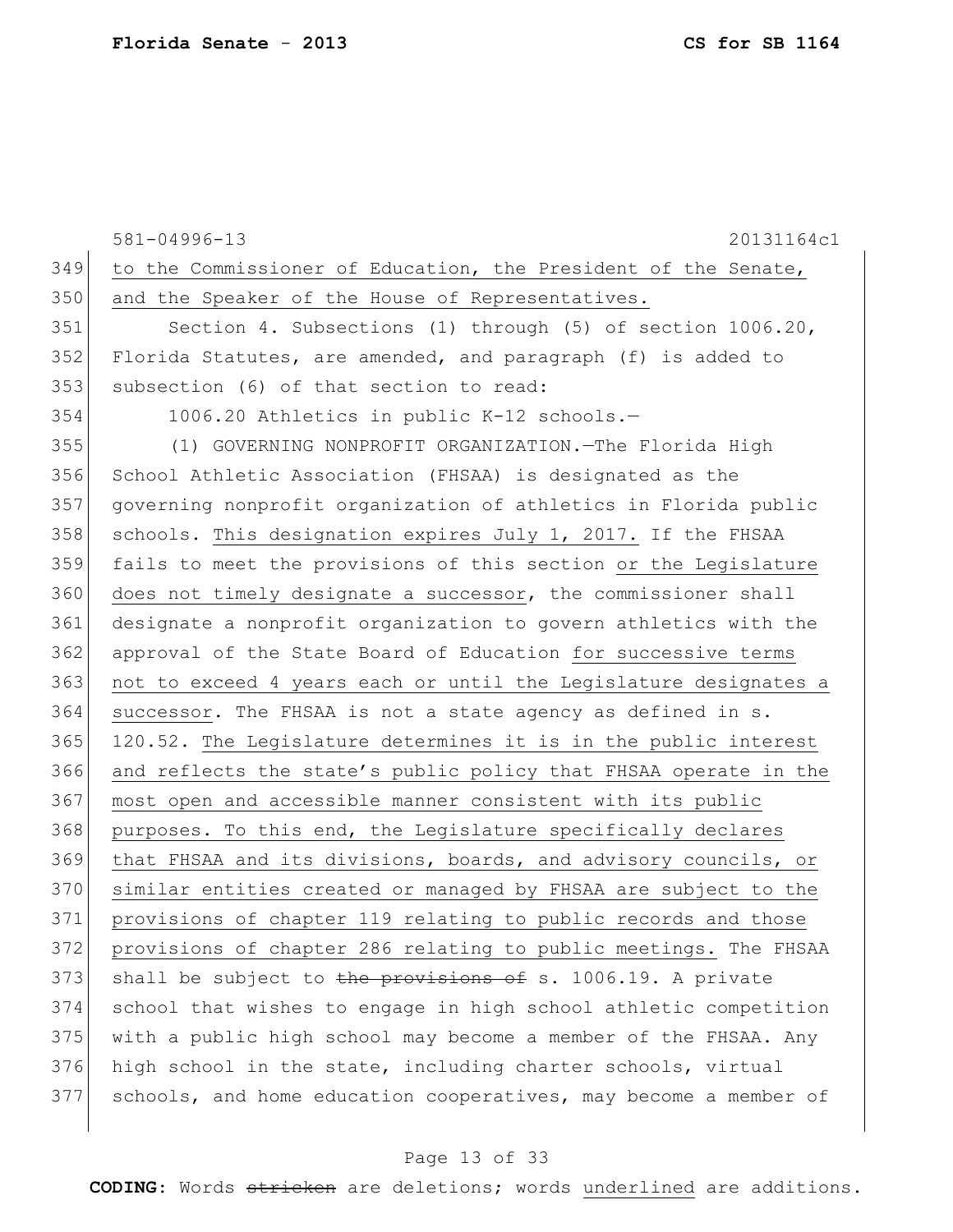581-04996-13 20131164c1 378 the FHSAA and participate in the activities of the FHSAA. 379 However, membership in the FHSAA is not mandatory for any 380 school. The FHSAA may not deny or discourage interscholastic 381 competition between its member schools and non-FHSAA member 382 Florida schools, including members of another athletic governing 383 organization, and may not take any retributory or discriminatory 384 action against any of its member schools that participate in 385 interscholastic competition with non-FHSAA member Florida 386 schools. The FHSAA may not unreasonably withhold its approval of 387 an application to become an affiliate member of the National 388 Federation of State High School Associations submitted by any 389 other organization that governs interscholastic athletic 390 competition in this state. The bylaws of the FHSAA are the rules 391 by which high school athletic programs in its member schools, 392 and the students who participate in them, are governed, unless 393 otherwise specifically provided by statute. For the purposes of 394 this section, "high school" includes grades 6 through 12. 395 (2) ADOPTION OF BYLAWS, POLICIES, OR GUIDELINES. 396 (a) The FHSAA shall adopt bylaws that, unless otherwise 397 provided by statute, presume the eligibility of students and 398 specify limited violations that result in ineligibility for 399 students who participate in high school athletic competition in 400 its member schools. The bylaws must ensure that: 401 1. A student remains eligible in the school in which he or 402 she first enrolls each school year or the school in which the 403 student makes himself or herself a candidate for an athletic 404 team by engaging in a practice before enrolling in the school. 405 2. A student remains eligible in the school to which the 406 student has transferred during the school year if the transfer

#### Page 14 of 33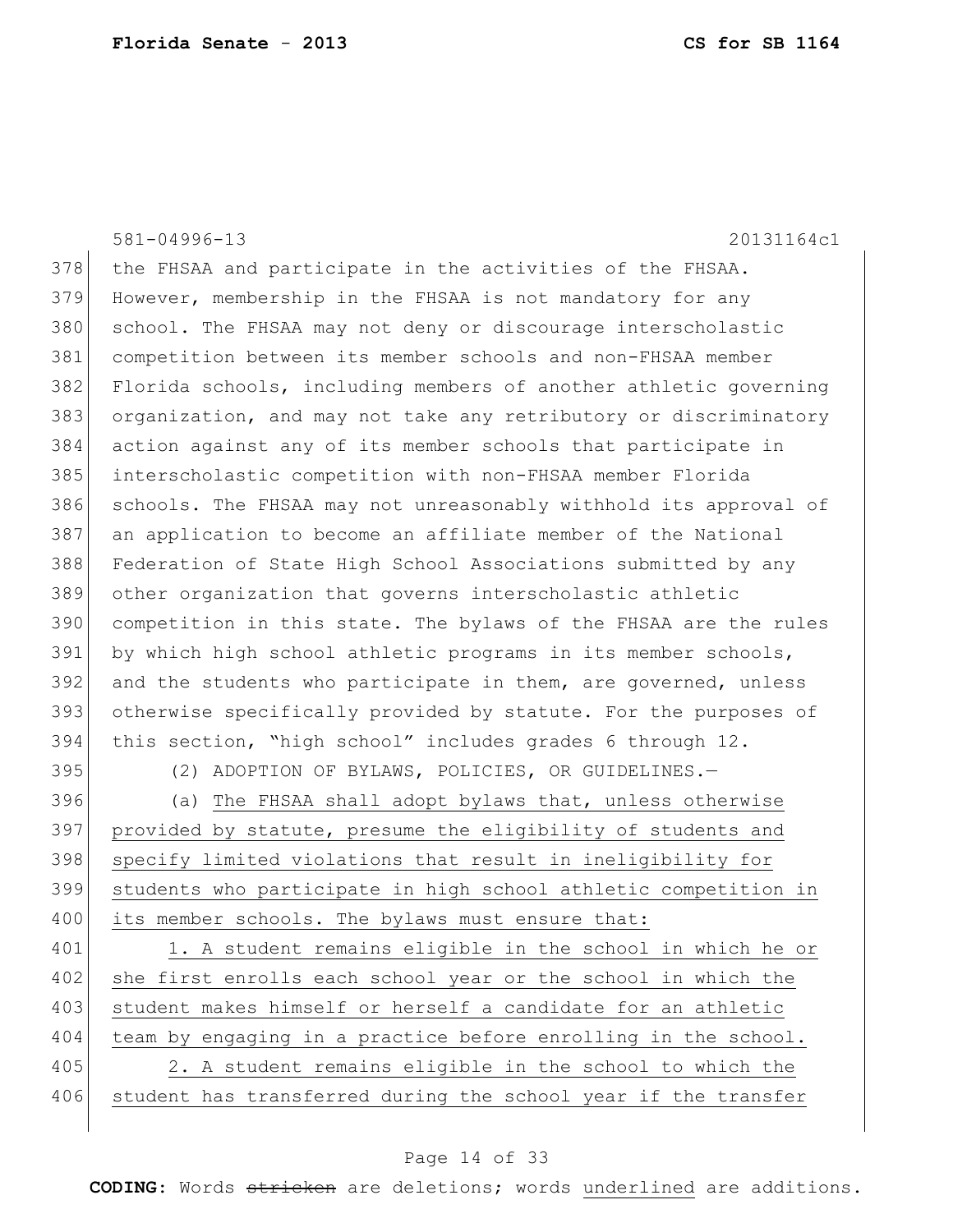|     | $581 - 04996 - 13$<br>20131164c1                                 |
|-----|------------------------------------------------------------------|
| 407 | is made by a deadline established by the FHSAA, which may not be |
| 408 | before the date authorized for the beginning of practice for the |
| 409 | sport.                                                           |
| 410 | 3. Once a student residence or transfer is approved by the       |
| 411 | district school board or private school, as applicable, the      |
| 412 | student remains eligible in the school if he or she remains      |
| 413 | enrolled in the school and complies with applicable              |
| 414 | requirements.                                                    |
| 415 | 4. An otherwise eligible student athlete is not unfairly         |
| 416 | punished for rule, eligibility, or recruiting violations         |
| 417 | committed by a teammate, coach, administrator, school, or adult  |
| 418 | representative. Competition of otherwise eligible student        |
| 419 | athletes is not prospectively limited for rule, eligibility, or  |
| 420 | recruiting violations of a teammate, coach, administrator,       |
| 421 | school, or adult representative.                                 |
| 422 | 5. A student is ineligible if the student or parent              |
| 423 | intentionally and knowingly falsifies an enrollment or           |
| 424 | eligibility document or intentionally and knowingly accepts a    |
| 425 | significant benefit or a promise of significant benefit that is  |
| 426 | not reasonably available to the school's students or family      |
| 427 | members and that is provided based primarily on the student's    |
| 428 | athletic interest, potential, or performance.                    |
| 429 | 6. A student may not be ineligible based upon recruitment        |
| 430 | or otherwise only because the student:                           |
| 431 | a. Participated on a non-school team or non-school teams         |
| 432 | affiliated with the school in which the student ultimately       |
| 433 | enrolls; or                                                      |
| 434 | b. Participated in activities sponsored by a member school       |
| 435 | if, after participating, the student registers for, enrolls in   |
|     |                                                                  |

## Page 15 of 33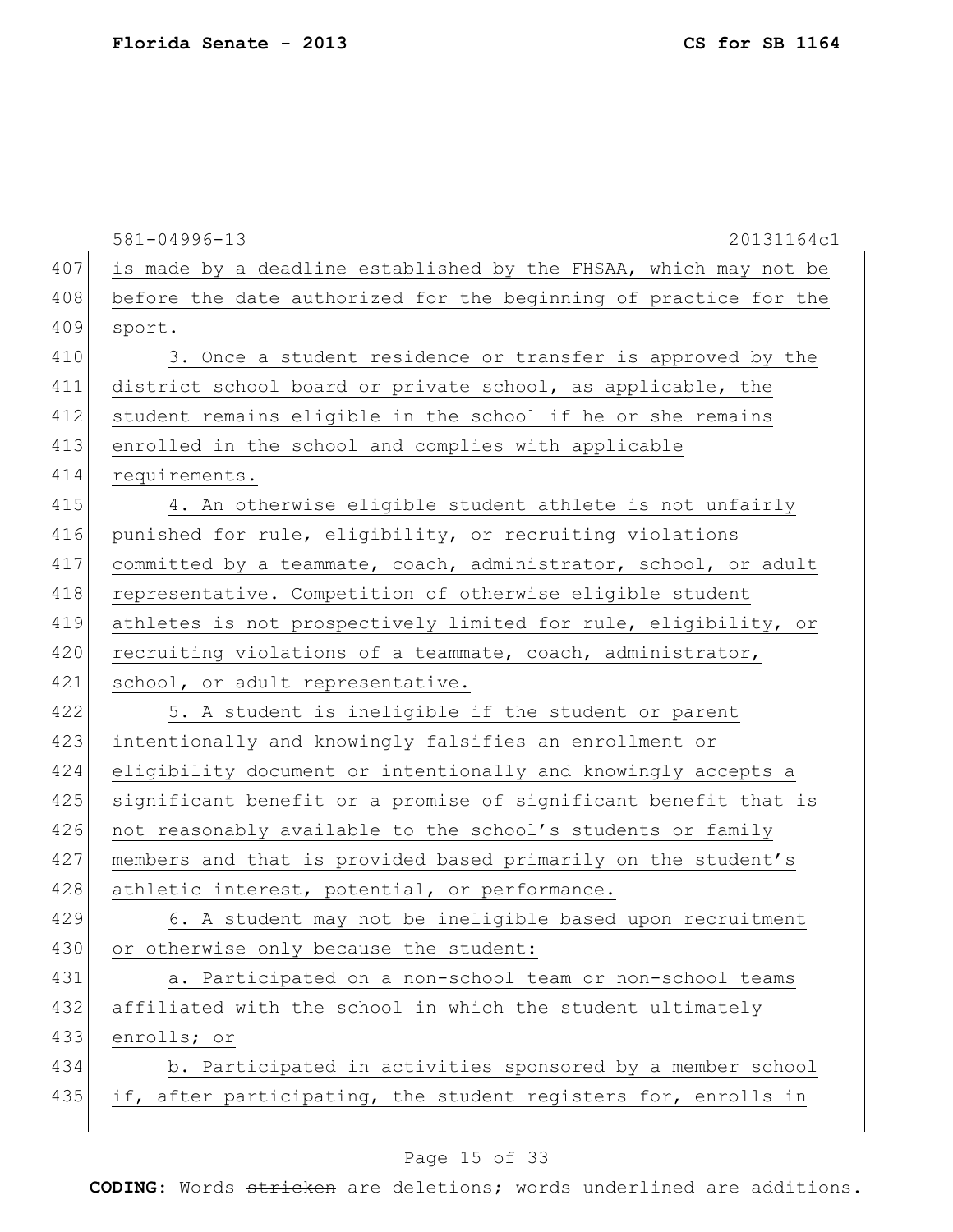|     | 581-04996-13<br>20131164c1                                       |
|-----|------------------------------------------------------------------|
| 436 | or applies to attend the sponsoring school.                      |
| 437 | 7. Ineligibility requirements shall be applied to public         |
| 438 | school students on an equal basis with private school students.  |
| 439 | 8. Ineligibility requirements shall be applied to transfer       |
| 440 | students on an equal basis with nontransfer students.            |
| 441 | 9. Prescribed violations must be substantially related to        |
| 442 | specific, important objectives and must be limited to address    |
| 443 | only the minimal requirements necessary to accomplish the        |
| 444 | objectives.                                                      |
| 445 |                                                                  |
| 446 | The FHSAA shall complete a comprehensive review and analysis of  |
| 447 | all existing bylaws, policies, and administrative procedures to  |
| 448 | determine compliance with this paragraph by October 1, 2013. The |
| 449 | FHSAA shall provide a detailed report originating from its       |
| 450 | review and analysis, which must include, but need not be limited |
| 451 | to, specifically articulating how each violation or requirement  |
| 452 | in the bylaws, policies, and administrative procedures is        |
| 453 | substantially related to an identified, important objective and  |
| 454 | any necessary corrective action. The FHSAA shall provide a copy  |
| 455 | of the report to the Commissioner of Education, the Governor,    |
| 456 | the President of the Senate, and the Speaker of the House of     |
| 457 | Representatives by October 15, 2013. Bylaws, policies, or        |
| 458 | administrative procedures that are noncompliant with this        |
| 459 | paragraph are void as of January 1, 2014 The FHSAA shall adopt   |
| 460 | bylaws that, unless specifically provided by statute, establish  |
| 461 | eligibility requirements for all students who participate in     |
| 462 | high school athletic competition in its member schools. The      |
| 463 | bylaws governing residence and transfer shall allow the student  |
| 464 | to be eligible in the school in which he or she first enrolls    |
|     |                                                                  |

## Page 16 of 33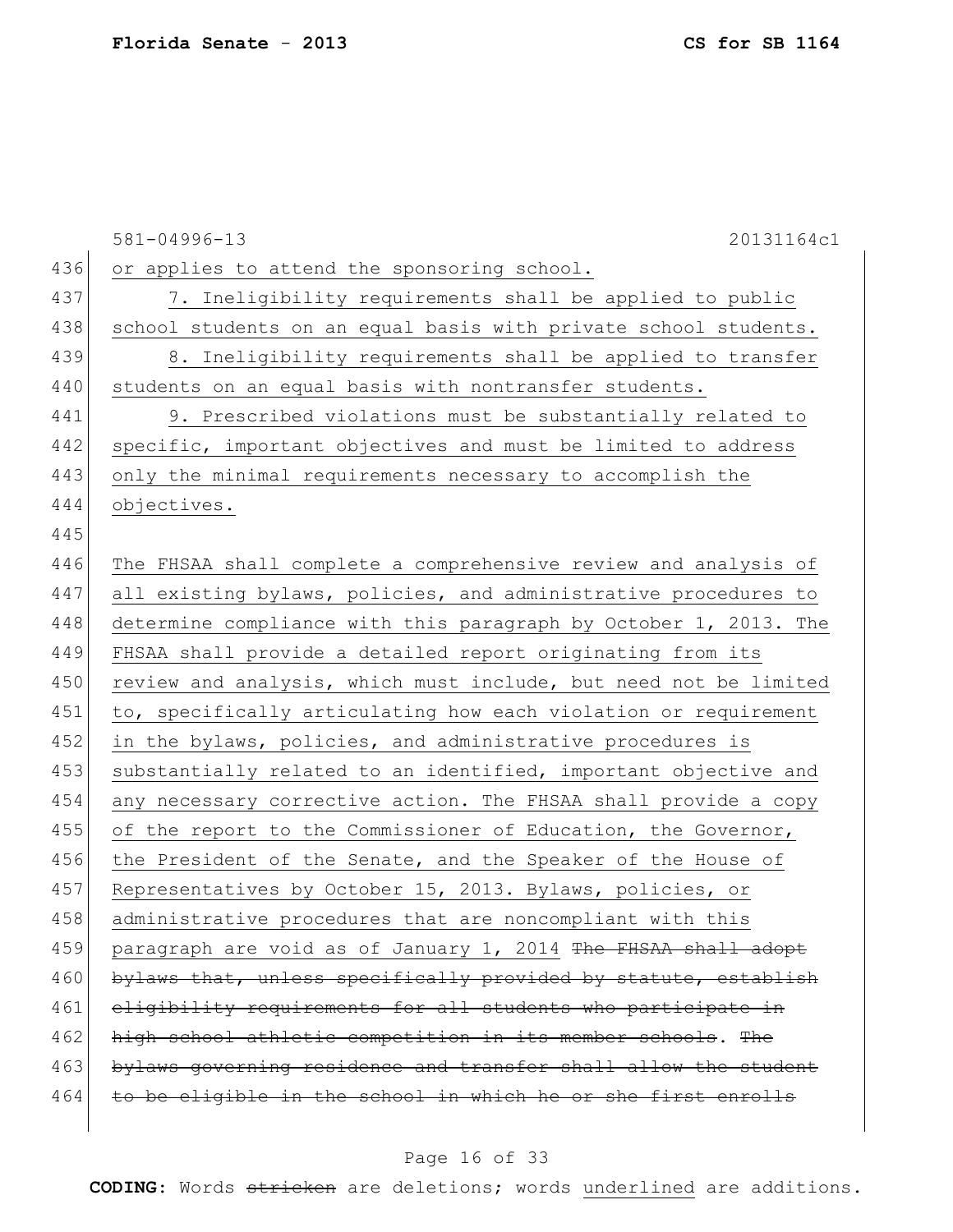581-04996-13 20131164c1 465 each school year or the school in which the student makes 466 himself or herself a candidate for an athletic team by engaging 467 in a practice prior to enrolling in the school. The bylaws shall 468 also allow the student to be eligible in the school to which the 469 student has transferred during the school year if the transfer  $470$  is made by a deadline established by the FHSAA, which may not be 471 prior to the date authorized for the beginning of practice for 472 the sport. These transfers shall be allowed pursuant to the 473 district school board policies in the case of transfer to a 474 public school or pursuant to the private school policies in the 475 case of transfer to a private school. The student shall be 476 eligible in that school so long as he or she remains enrolled in 477 | that school. Subsequent eligibility shall be determined and 478 enforced through the FHSAA's bylaws. Requirements governing 479 eligibility and transfer between member schools shall be applied 480 similarly to public school students and private school students. 481 (b) The FHSAA shall adopt bylaws that specifically prohibit

482 the recruiting of students for athletic purposes. The bylaws 483 must shall prescribe penalties and an appeals process for 484 athletic recruiting violations. If it is determined that a 485 school has recruited a student in violation of FHSAA bylaws, the 486 FHSAA may require the school to participate in a higher 487 classification for the sport in which the recruited student 488 competes for a minimum of one classification cycle, in addition 489 to any other appropriate fine and sanction imposed on the 490 school, its coaches, or adult representatives who violate 491 recruiting rules. A student may not be declared ineligible based 492 on violation of recruiting rules unless the student or parent 493 has falsified any enrollment or eligibility document or accepted

#### Page 17 of 33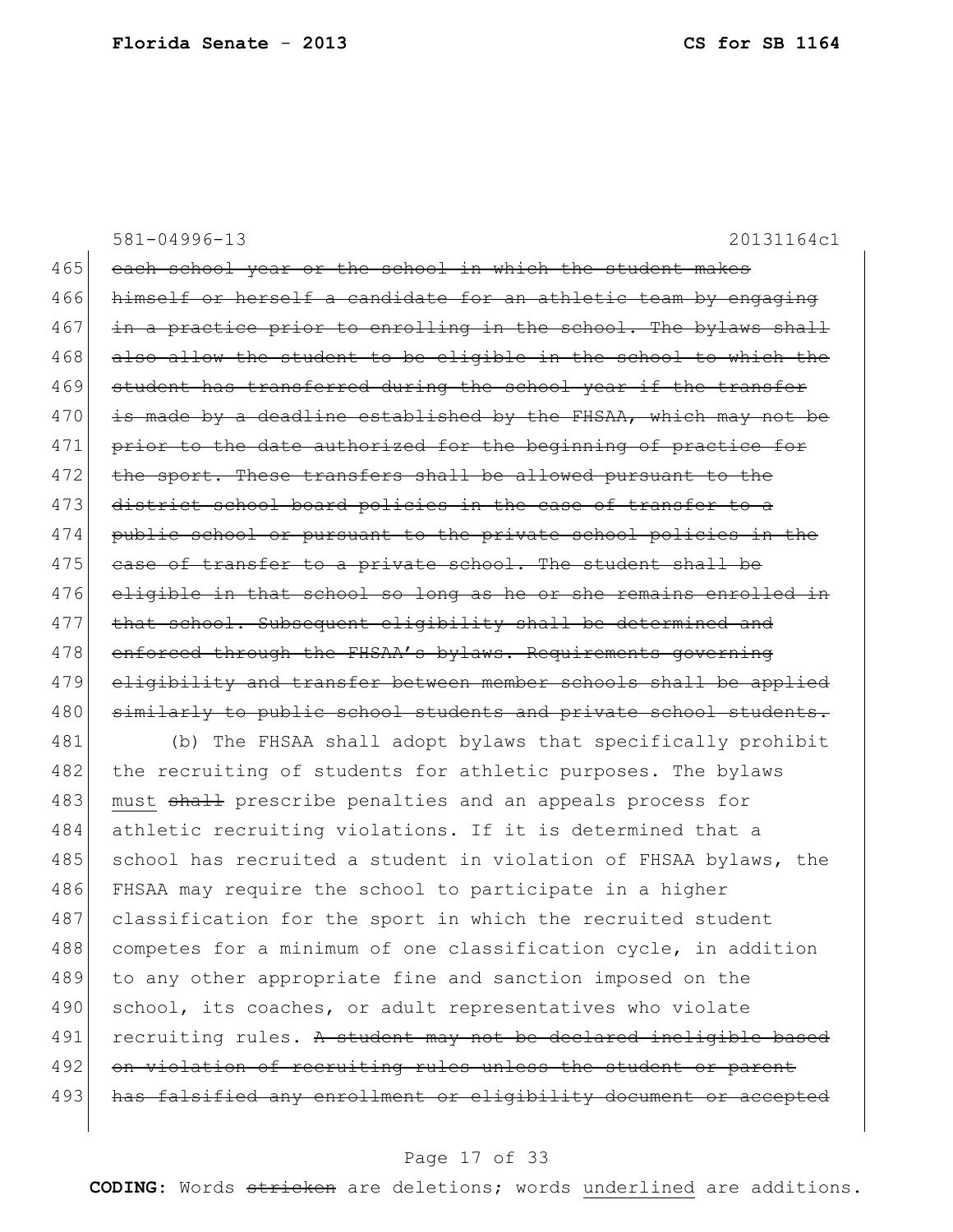581-04996-13 20131164c1 494 any benefit or any promise of benefit if such benefit is not 495 generally available to the school's students or family members 496 or is based in any way on athletic interest, potential, or 497 performance. 498 (c) The FHSAA shall adopt bylaws that require all students 499 participating in interscholastic athletic competition or who are 500 candidates for an interscholastic athletic team to 501 satisfactorily pass a medical evaluation each year before prior 502 to participating in interscholastic athletic competition or 503 engaging in any practice, tryout, workout, or other physical 504 activity associated with the student's candidacy for an 505 interscholastic athletic team. Such medical evaluation may be 506 administered only by a practitioner licensed under chapter 458, 507 chapter 459, chapter 460, or s. 464.012, and in good standing 508 with the practitioner's regulatory board. The bylaws must shall 509 establish requirements for eliciting a student's medical history 510 and performing the medical evaluation required under this 511 paragraph, which must shall include a physical assessment of the 512 student's physical capabilities to participate in 513 interscholastic athletic competition as contained in a uniform 514 preparticipation physical evaluation and history form. The 515 evaluation form must shall incorporate the recommendations of 516 the American Heart Association for participation cardiovascular 517 screening and must shall provide a place for the signature of 518 the practitioner performing the evaluation with an attestation 519 that each examination procedure listed on the form was performed 520 by the practitioner or by someone under the direct supervision 521 of the practitioner. The form must shall also contain a place 522 for the practitioner to indicate if a referral to another

### Page 18 of 33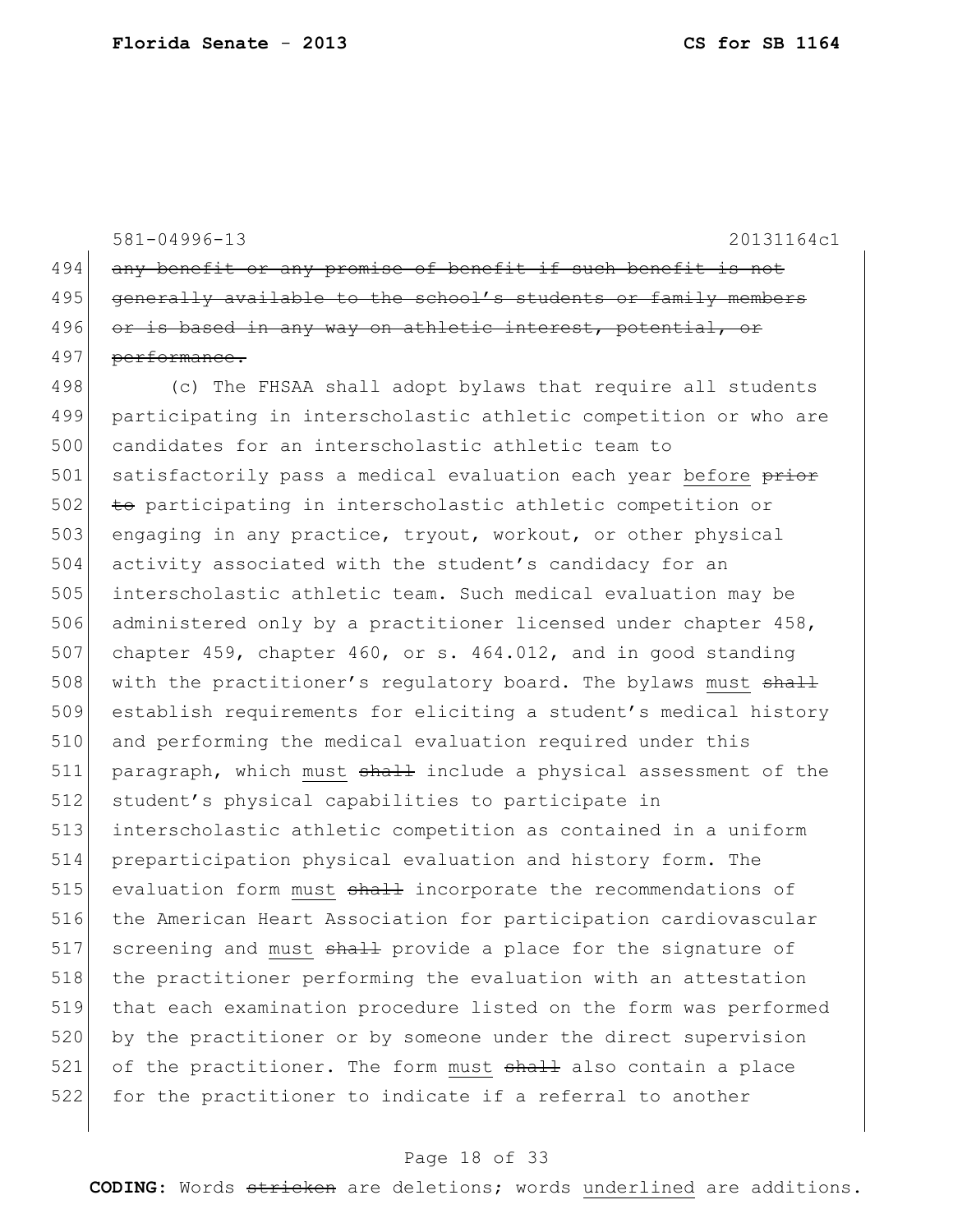523 practitioner was made in lieu of completion of a certain 524 examination procedure. The form must shall provide a place for the practitioner to whom the student was referred to complete the remaining sections and attest to that portion of the examination. The preparticipation physical evaluation form must 528 shall advise students to complete a cardiovascular assessment 529 and must shall include information concerning alternative cardiovascular evaluation and diagnostic tests. Results of such medical evaluation must be provided to the school. No student shall be eligible to participate in any interscholastic athletic 533 competition or engage in any practice, tryout, workout, or other physical activity associated with the student's candidacy for an interscholastic athletic team until the results of the medical evaluation have been received and approved by the school.

581-04996-13 20131164c1

537 (d) Notwithstanding the provisions of paragraph (c), a 538 student may participate in interscholastic athletic competition 539 or be a candidate for an interscholastic athletic team if the 540 parent of the student objects in writing to the student 541 undergoing a medical evaluation because such evaluation is 542 contrary to his or her religious tenets or practices. However, 543 in such case, there shall be no liability on the part of any 544 person or entity in a position to otherwise rely on the results 545 of such medical evaluation for any damages resulting from the 546 student's injury or death arising directly from the student's 547 participation in interscholastic athletics where an undisclosed 548 medical condition that would have been revealed in the medical 549 evaluation is a proximate cause of the injury or death.

550 (e) The FHSAA shall adopt bylaws that regulate persons who 551 conduct investigations on behalf of the FHSAA. A formal

### Page 19 of 33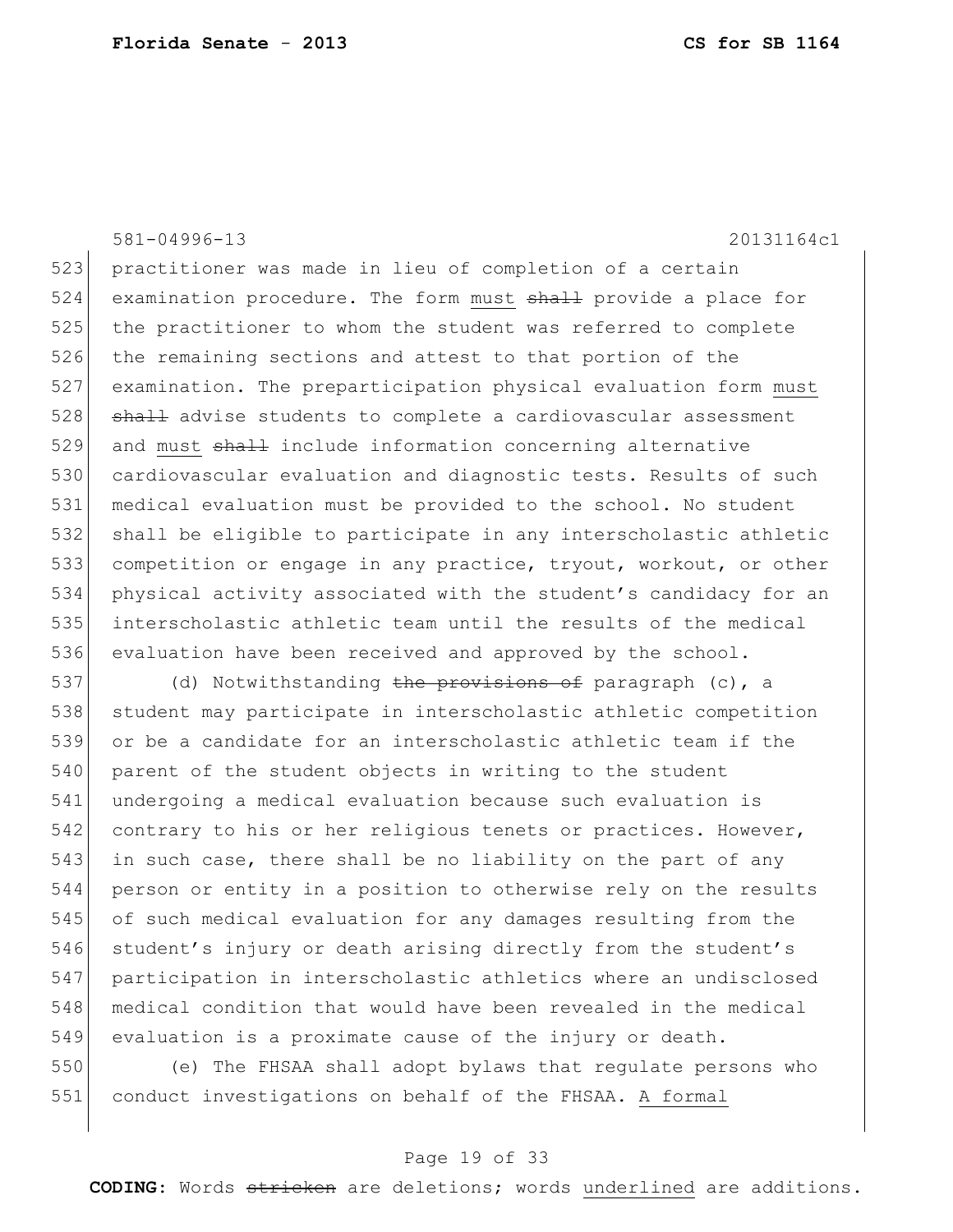581-04996-13 20131164c1 552 investigation must be completed within 90 days after the onset 553 of the investigation, and the FHSAA may not contract or in any 554 way pay for more than 520 hours of work for any investigation. 555 The bylaws must shall include provisions that require an 556 investigator to: 557 1. Undergo level 2 background screening under s. 435.04, 558 establishing that the investigator has not committed any 559 disqualifying offense listed in s. 435.04, unless the 560 investigator can provide proof of compliance with level 2 561 screening standards submitted within the previous 5 years to 562 meet any professional licensure requirements, provided: 563 a. The investigator has not had a break in service from a 564 position that requires level 2 screening for more than 90 days; 565 and 566 b. The investigator submits, under penalty of perjury, an 567 affidavit verifying that the investigator has not committed any 568 disqualifying offense listed in s. 435.04 and is in full 569 compliance with this paragraph. 570 2. Be appointed as an investigator by the executive 571 director. 572 3. Carry a photo identification card that shows the FHSAA 573 name, logo, and the investigator's official title. 574 4. Notwithstanding s. 493.6102, maintain a valid class "C" 575 license as established in chapter 493. 576 5.4. Adhere to the following quidelines: 577 a. Investigate only those alleged violations assigned by 578 the executive director or the board of directors. 579 b. Conduct interviews on Monday through Friday between the 580 hours of 9 a.m. and 7 p.m. only, unless previously agreed to by

### Page 20 of 33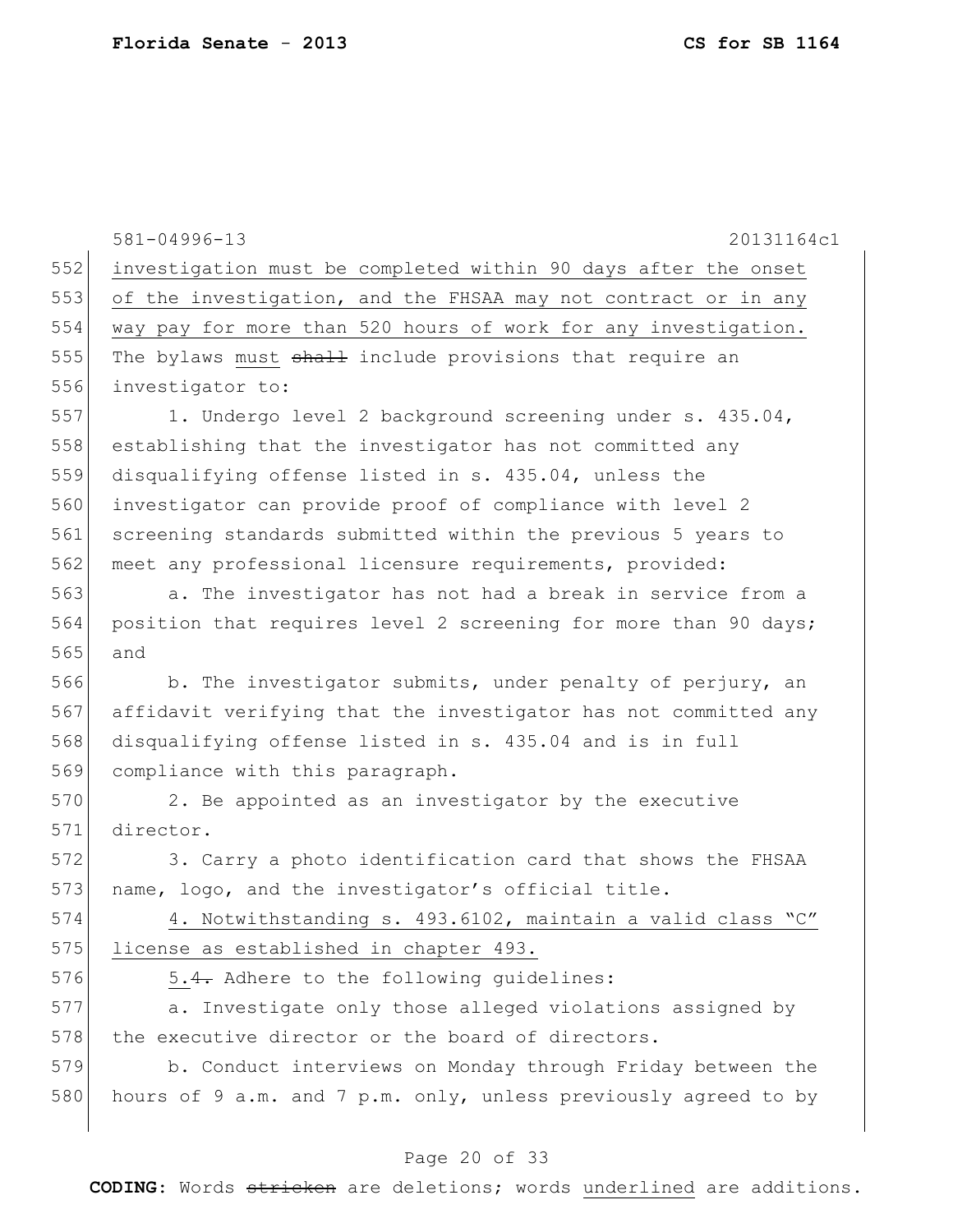|     | 581-04996-13<br>20131164c1                                       |
|-----|------------------------------------------------------------------|
| 581 | the interviewee.                                                 |
| 582 | c. Notify at least 24 hours before the interview at least        |
| 583 | one custodial parent of a student being interviewed of the right |
| 584 | to be present during the interview upon the good-faith request   |
| 585 | of the parent for a reasonable period of time if necessary for   |
| 586 | the parent to attend the interview.                              |
| 587 | d.e. Allow both parents the parent of any student being          |
| 588 | interviewed to be present during the interview.                  |
| 589 | d. Search residences or other private areas only with the        |
| 590 | permission of the executive director and the written consent of  |
| 591 | the student's parent and only with a parent or a representative  |
| 592 | of the parent present.                                           |
| 593 | 6. Provide notice to the affected student, parent, coach,        |
| 594 | and school within 2 business days after the assignment of a      |
| 595 | formal investigation into ineligibility or other violation of    |
| 596 | law or rule. If the executive director certifies in writing that |
| 597 | a compelling need to withhold notice exists, identifying with    |
| 598 | specificity why notice must not be provided, the notice is not   |
| 599 | required until the investigator concludes the investigation. The |
| 600 | executive director shall provide a copy of the certification to  |
| 601 | the Commissioner of Education within 1 business day after        |
| 602 | signing the certification.                                       |
| 603 | 7. Provide the affected student, parent, coach, and school       |
| 604 | within 5 business days after completion of the formal            |
| 605 | investigation a copy of the investigation report and any         |
| 606 | recommendation made by the investigator, executive director, or  |
| 607 | board of directors.                                              |
| 608 | (f) The FHSAA shall adopt bylaws that establish sanctions        |
| 609 | for coaches who have committed major violations of the FHSAA's   |

## Page 21 of 33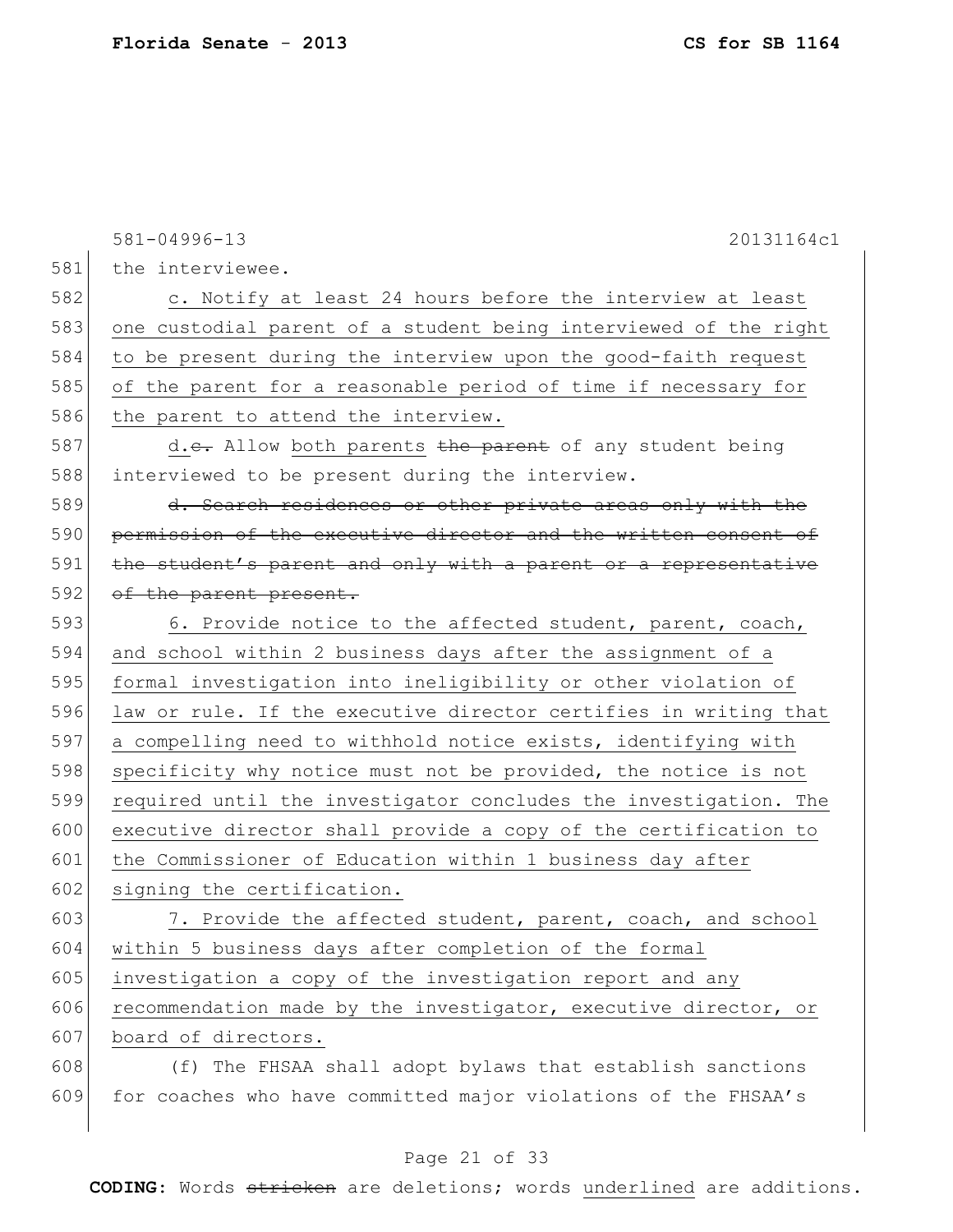625 during the term of the sanction.

581-04996-13 20131164c1 bylaws and policies. 611 1. Major violations include, but are not limited to, knowingly allowing an ineligible student to participate in a contest representing a member school in an interscholastic 614 contest,  $\Theta$  committing a violation of the FHSAA's recruiting or 615 sportsmanship policies, or colluding with a coach to prevent a member or non-member school from scheduling competitions among themselves.  $\vert$  2. Sanctions placed upon an individual coach may include, but are not limited to, prohibiting or suspending the coach from  $\vert$  coaching, participating in, or attending any athletic activity 621 sponsored, recognized, or sanctioned by the FHSAA and the member 622 school for which the coach committed the violation. If a coach is sanctioned by the FHSAA and the coach transfers to another member school, those sanctions remain in full force and effect

626 3. If a member school is assessed a financial penalty as a  $627$  result of a coach committing a major violation, the coach shall 628 reimburse the member school before being allowed to coach, 629 participate in, or attend any athletic activity sponsored, 630 recognized, or sanctioned by the FHSAA and a member school.

631 4. The FHSAA shall establish a due process procedure for 632 coaches sanctioned under this paragraph, consistent with the 633 appeals procedures set forth in subsection (7).

634 (g) The FHSAA shall adopt bylaws establishing the process 635 and standards by which FHSAA investigations into ineligibility 636 are initiated and determinations of sanctions or eligibility 637 determinations against a student, coach, or school  $\epsilon$ 638 are made. Such bylaws must  $shall$  provide that:

#### Page 22 of 33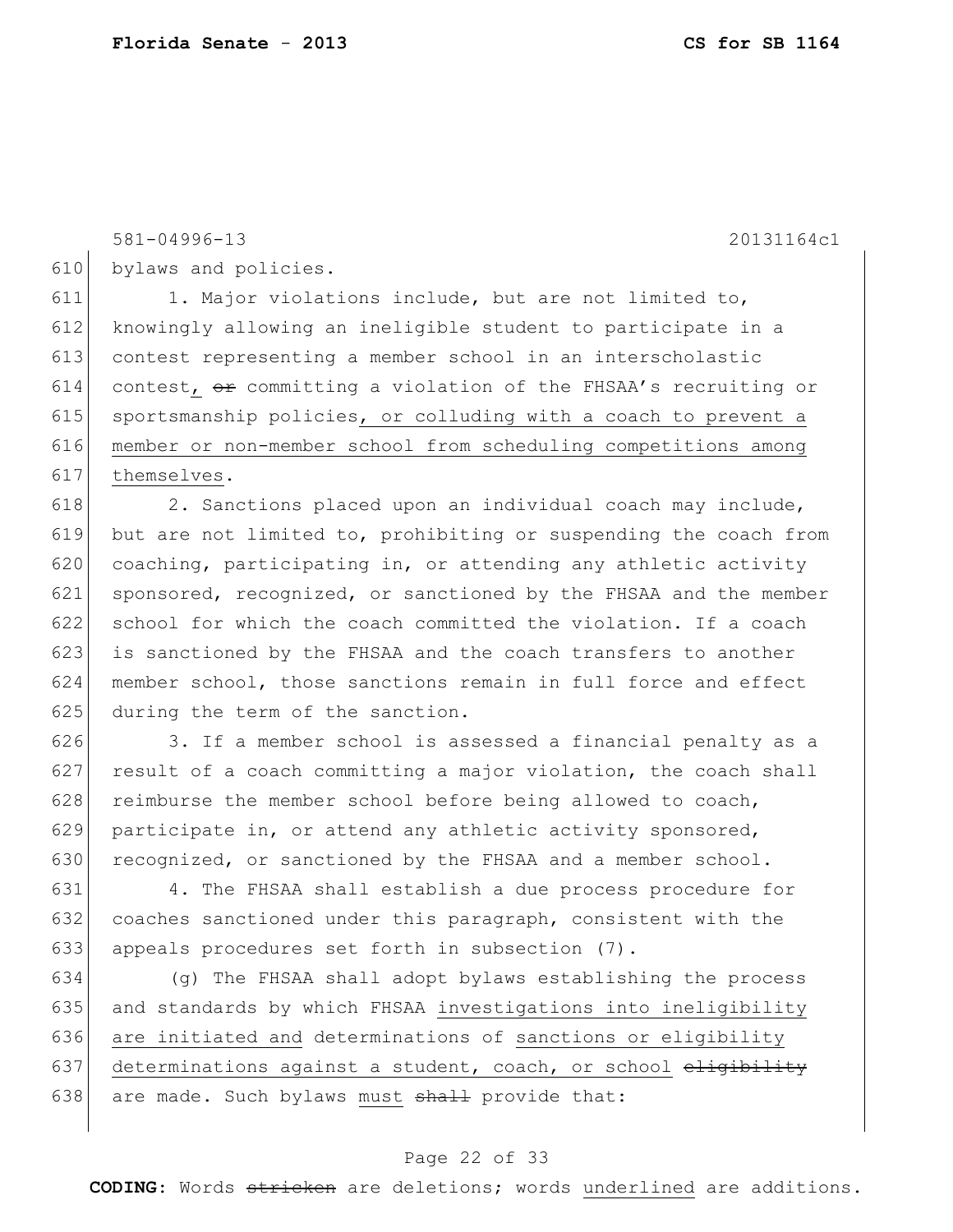581-04996-13 20131164c1 639 1. Ineligibility must be established by clear and 640 convincing evidence; 641 2. Initial investigations into allegations of ineligibility 642 may be initiated by the FHSAA only if supported by credible 643 information from an identified source or from an anonymous 644 source with credible corroboration and which, if proven true, 645 would reasonably rebut the presumption of ineligibility. An 646 informal investigation is limited to determining whether there 647 is a sufficient evidentiary basis to initiate a formal 648 investigation and to produce the sworn testimony or affidavit 649 necessary to do so as hereinafter provided. Formal 650 investigations into ineligibility may not be initiated unless 651 supported by sworn testimony or affidavits which, if proven 652 true, would reasonably demonstrate ineligibility by clear and 653 convincing evidence. The investigator and individual making the 654 determination shall receive and consider, from students, 655 parents, coaches, and schools, all evidence of a type commonly 656 relied upon by reasonably prudent persons in the conduct of 657 their affairs. Such evidence shall be admissible in the 658 proceeding, whether or not such evidence would be admissible in 659 a trial court in this state. An investigator or other agent of 660 the FHSAA may not conduct searches of residences or other 661 private areas during the course of an investigation. Student 662  $athletes, parents, and schools must have notice of the$ 663 initiation of any investigation or other inquiry into 664 eligibility and may present, to the investigator and to the 665 individual making the eligibility determination, any information 666 or evidence that is credible, persuasive, and of a kind  $667$  reasonably prudent persons rely upon in the conduct of serious

#### Page 23 of 33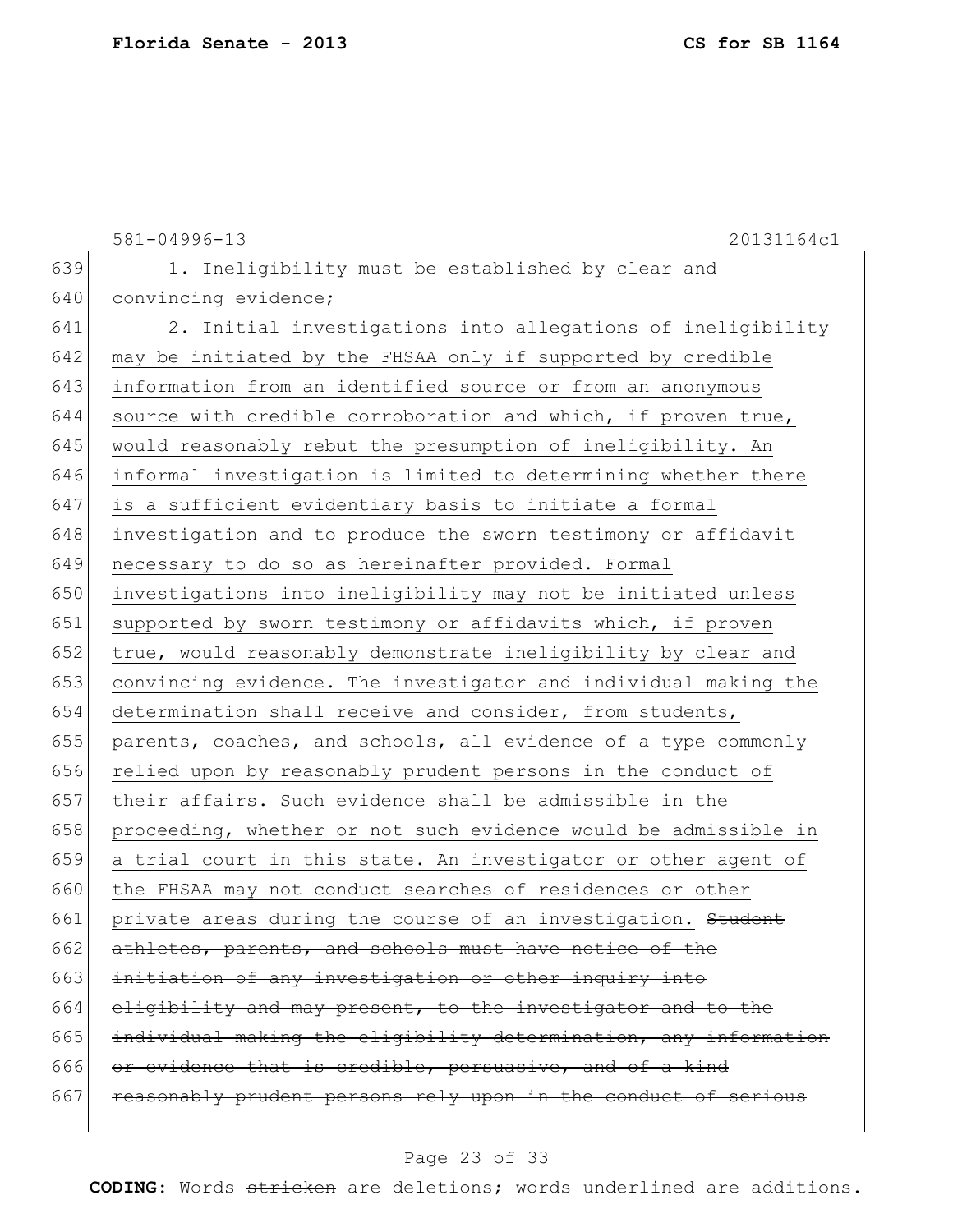$\overline{\phantom{a}}$ 

|     | $581 - 04996 - 13$<br>20131164c1                                 |
|-----|------------------------------------------------------------------|
| 668 | affairs;                                                         |
| 669 | 3. An investigator may not determine matters of eligibility      |
| 670 |                                                                  |
|     | but must submit information and evidence to the executive        |
| 671 | director or a person designated by the executive director or by  |
| 672 | the board of directors for an unbiased and objective             |
| 673 | determination of eligibility; and                                |
| 674 | 4. A determination of ineligibility must be made in              |
| 675 | writing, setting forth the findings of fact and specific         |
| 676 | violation upon which the decision is based.                      |
| 677 | (h) In lieu of bylaws adopted under paragraph (g), the           |
| 678 | FHSAA may adopt bylaws providing as a minimum the procedural     |
| 679 | safequards of ss. 120.569 and 120.57, making appropriate         |
| 680 | provision for appointment of unbiased and qualified hearing      |
| 681 | officers.                                                        |
| 682 | (i) Any student, coach, or school found to be ineligible         |
| 683 | has the option to challenge the ineligibility determination      |
| 684 | through the FHSAA appeal process or pursuant to ss. 120.569 and  |
| 685 | 120.57. The FHSAA shall notify in writing the student, coach, or |
| 686 | school of this option upon making the ineligibility              |
| 687 | determination. Such an administrative hearing shall be           |
| 688 | expedited. The Division of Administrative Hearings may assess a  |
| 689 | fee, payable by the nonprevailing party, sufficient to cover the |
| 690 | cost of the administration of such proceedings The FHSAA bylaws  |
| 691 | may not limit the competition of student athletes prospectively  |
| 692 | for rule violations of their school or its coaches or their      |
| 693 | adult representatives. The FHSAA bylaws may not unfairly punish  |
| 694 | student athletes for eligibility or recruiting violations        |
| 695 | perpetrated by a teammate, coach, or administrator. Contests may |
| 696 | not be forfeited for inadvertent eligibility violations unless   |

## Page 24 of 33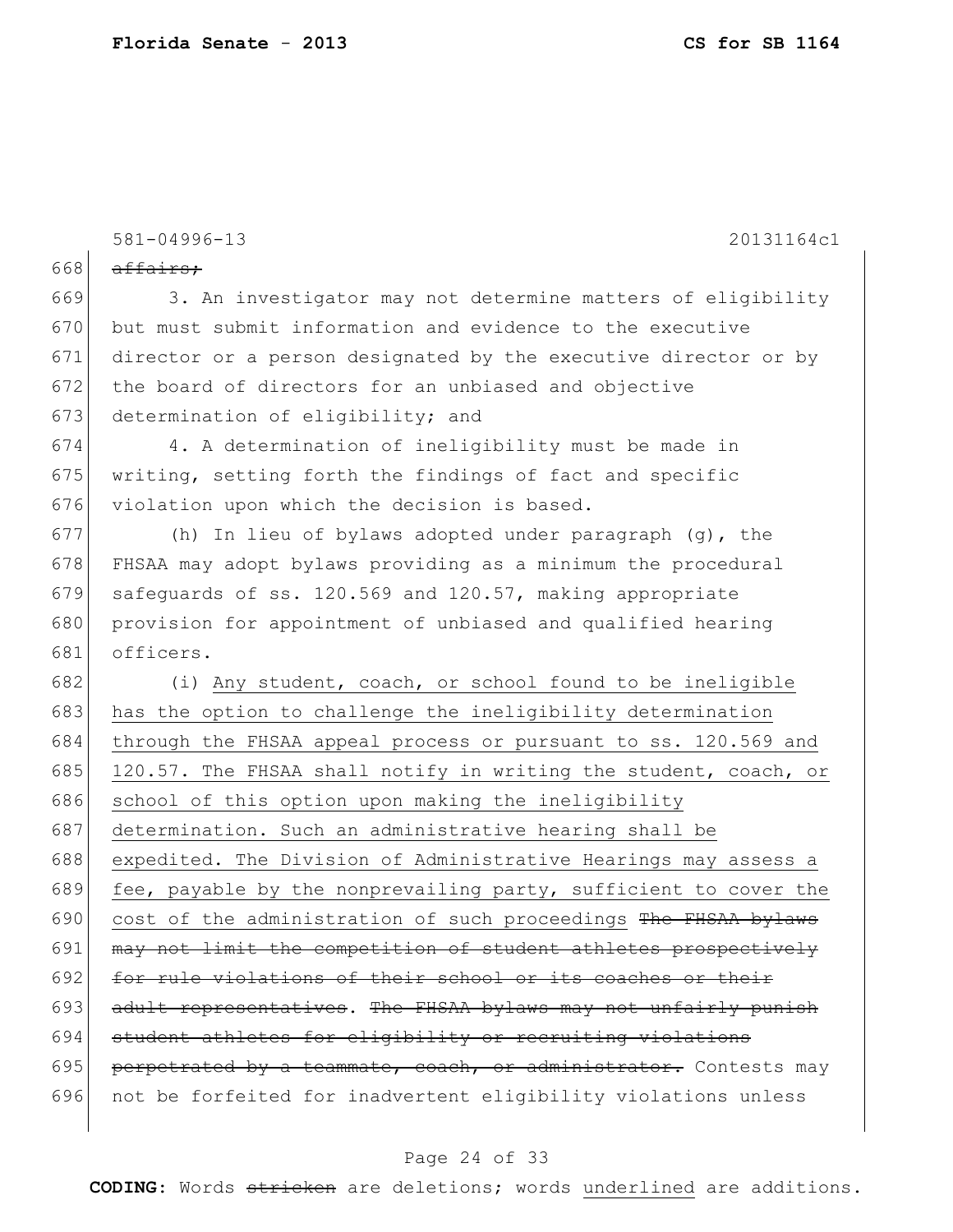581-04996-13 20131164c1 the coach or a school administrator should have known of the violation. Contests may not be forfeited for other eligibility violations or recruiting violations in excess of the number of contests that the coaches and adult representatives responsible 701 for the violations are prospectively suspended. 702 (j) The FHSAA <del>organization</del> shall adopt guidelines to 703 educate athletic coaches, officials, administrators, and student athletes and their parents of the nature and risk of concussion 705 and head injury.  $(k)$  The FHSAA <del>organization</del> shall adopt bylaws or policies 707 that require the parent of a student who is participating in interscholastic athletic competition or who is a candidate for an interscholastic athletic team to sign and return an informed consent that explains the nature and risk of concussion and head injury, including the risk of continuing to play after concussion or head injury, each year before participating in interscholastic athletic competition or engaging in any practice, tryout, workout, or other physical activity associated 715 with the student's candidacy for an interscholastic athletic team.

 (1) The FHSAA <del>organization</del> shall adopt bylaws or policies 718 that require each student athlete who is suspected of sustaining a concussion or head injury in a practice or competition to be 720 immediately removed from the activity. A student athlete who has been removed from an activity may not return to practice or competition until the student submits to the school a written medical clearance to return stating that the student athlete no longer exhibits signs, symptoms, or behaviors consistent with a concussion or other head injury. Medical clearance must be

### Page 25 of 33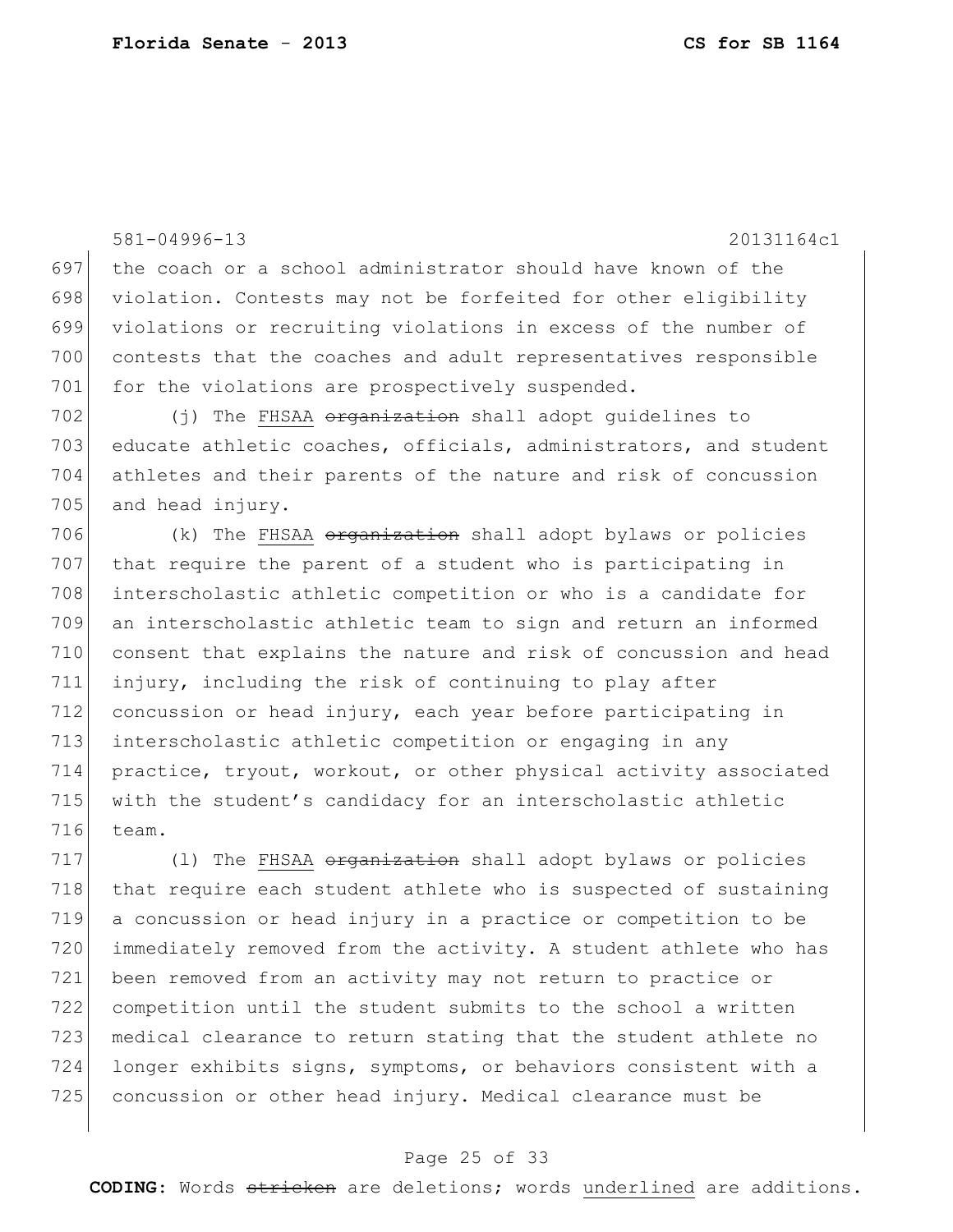|     | 581-04996-13<br>20131164c1                                       |
|-----|------------------------------------------------------------------|
| 726 | authorized by the appropriate health care practitioner trained   |
| 727 | in the diagnosis, evaluation, and management of concussions as   |
| 728 | defined by the Sports Medicine Advisory Committee of the Florida |
| 729 | High School Athletic Association.                                |
| 730 | (m) The FHSAA organization shall adopt bylaws for the            |
| 731 | establishment and duties of a sports medicine advisory committee |
| 732 | composed of the following members:                               |
| 733 | 1. Eight physicians licensed under chapter 458 or chapter        |
| 734 | 459 with at least one member licensed under chapter 459.         |
| 735 | 2. One chiropractor licensed under chapter 460.                  |
| 736 | 3. One podiatrist licensed under chapter 461.                    |
| 737 | 4. One dentist licensed under chapter 466.                       |
| 738 | 5. Three athletic trainers licensed under part XIII of           |
| 739 | chapter 468.                                                     |
| 740 | 6. One member who is a current or retired head coach of a        |
| 741 | high school in the state.                                        |
| 742 | (n) Student school attendance and transfer approvals shall       |
| 743 | be determined by the district school board in the case of a      |
| 744 | public school student and by the private school in the case of a |
| 745 | private school student. If the district school board or private  |
| 746 | school approves the student school attendance or transfer, the   |
| 747 | student remains eligible to participate in high school athletic  |
| 748 | competition under the FHSAA jurisdiction.                        |
| 749 | (o) 1. The FHSAA may challenge the student's eligibility to      |
| 750 | participate in a high school athletic competition pursuant to    |
| 751 | paragraph (n) by filing a petition for a hearing with the        |
| 752 | Division of Administrative Hearings pursuant to s. 120.569, with |
| 753 | a copy of the petition contemporaneously provided to the         |
| 754 | student, parent, coach, and school. The student remains eligible |
|     |                                                                  |

## Page 26 of 33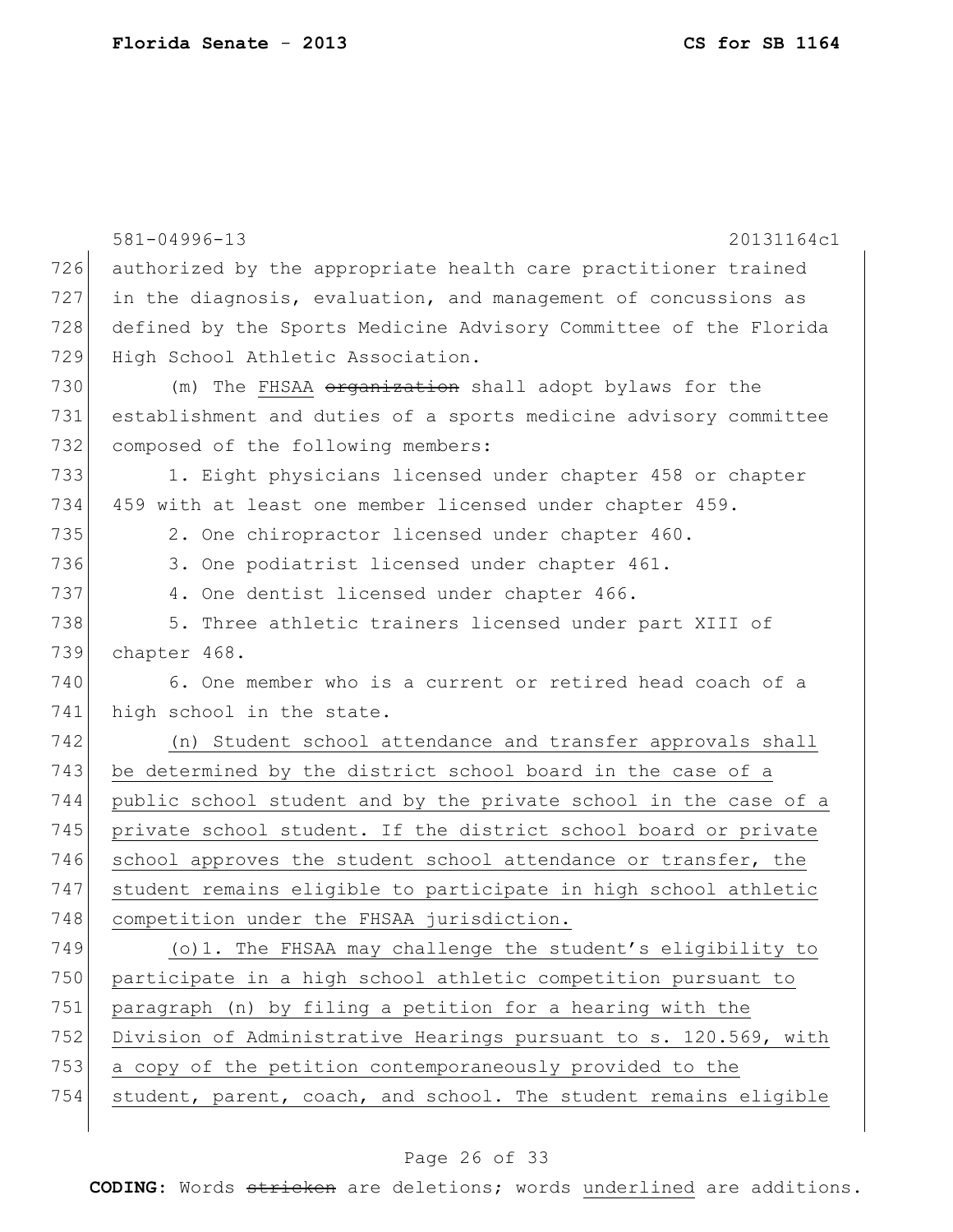581-04996-13 20131164c1 755 unless a final order finding the student's ineligibility is 756 rendered. The Division of Administrative Hearings may assess a 757 fee, payable by the FHSAA, sufficient to cover the cost of the 758 administration of such proceedings. 759 2. The burden is on the FHSAA to demonstrate by clear and 760 convincing evidence that the student is ineligible. The 761 administrative law judge shall issue a final order pursuant to 762 s. 120.68. If the administrative law judge finds that the 763 student remains eligible, the final order shall award all 764 reasonable costs and attorney fees to be paid to all respondents 765 by the FHSAA. The FHSAA may not seek to recoup these costs and 766 expenses from any other person, entity, or party. 767 (3) GOVERNING STRUCTURE OF THE ORGANIZATION.—

768 (a) The FHSAA shall operate as a representative democracy 769 in which the sovereign authority is within its member schools. 770 Except as provided in this section, the FHSAA shall govern its 771 affairs through its bylaws.

772 (b) Each member school, on its annual application for 773 membership, shall name its official representative to the FHSAA. 774 This representative must be either the school principal or his 775 or her designee. That designee must either be an assistant 776 principal or athletic director housed within that same school.

777 (c) The FHSAA's membership shall be divided along existing 778 county lines into four contiguous and compact administrative 779 regions, each containing an equal or nearly equal number of 780 member schools to ensure equitable representation on the FHSAA's 781 board of directors, representative assembly, and appeals 782 committees.

783 (4) BOARD OF DIRECTORS.

### Page 27 of 33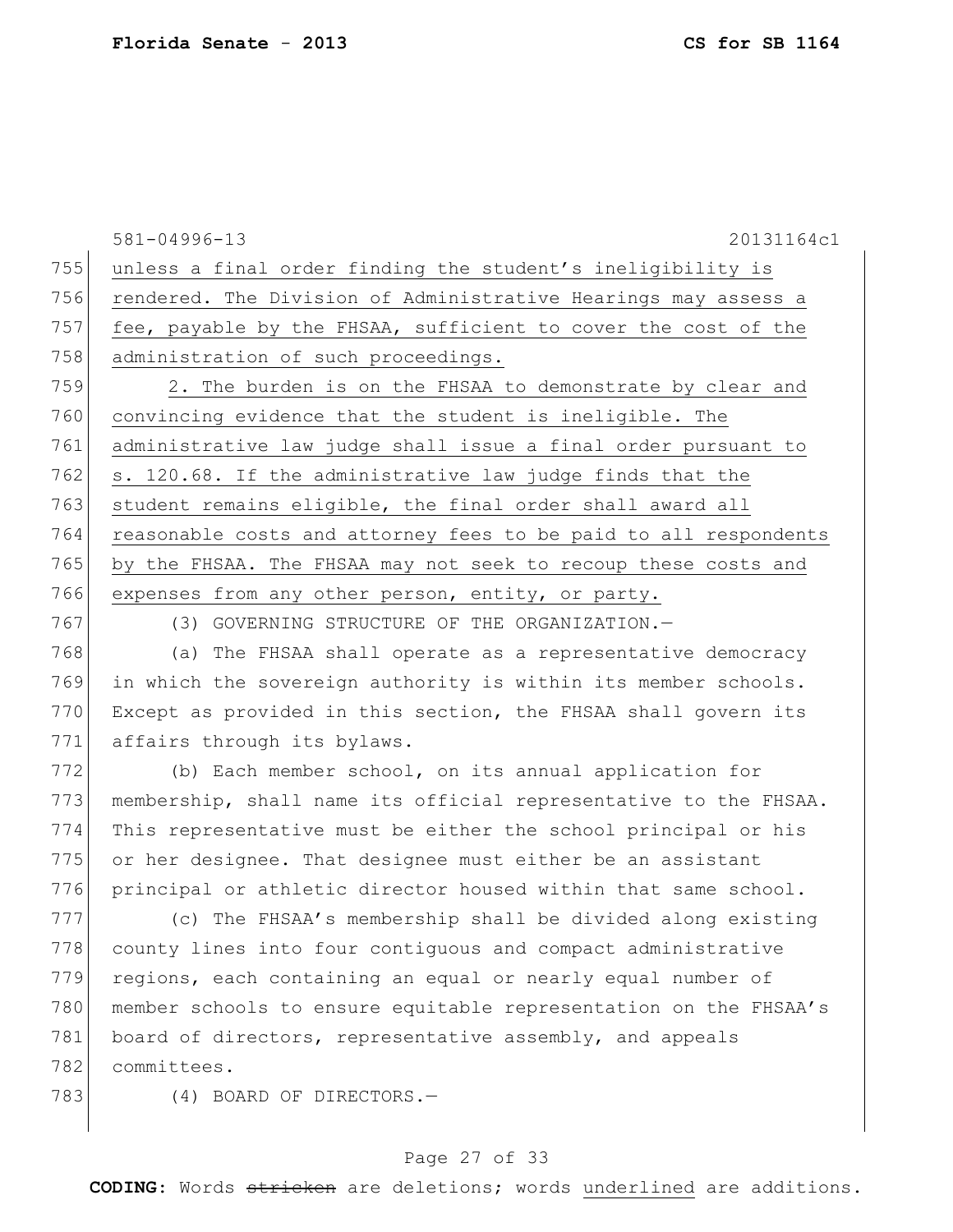|     | 581-04996-13<br>20131164c1                                       |
|-----|------------------------------------------------------------------|
| 784 | (a) The executive authority of the FHSAA shall be vested in      |
| 785 | its board of directors. Any entity that appoints members to the  |
| 786 | board of directors shall examine the ethnic and demographic      |
| 787 | composition of the board when selecting candidates for           |
| 788 | appointment and shall, to the greatest extent possible, make     |
| 789 | appointments that reflect state demographic and population       |
| 790 | trends. Effective October 1, 2013, the board of directors shall  |
| 791 | be composed of $17$ $16$ persons, as follows:                    |
| 792 | 1. One charter school representative, elected from among         |
| 793 | its public school representative members Four public member      |
| 794 | school representatives, one elected from among its public school |
| 795 | representative members within each of the four administrative    |
| 796 | regions.                                                         |
| 797 | 2. One Four nonpublic member school representative               |
| 798 | representatives, one elected from among its nonpublic school     |
| 799 | representative members within each of the four administrative    |
| 800 | regions.                                                         |
| 801 | 3. Four Three representatives appointed by the                   |
| 802 | commissioner, one appointed from each of the four administrative |
| 803 | regions one appointed from the two northernmost administrative   |
| 804 | regions and one appointed from the two southernmost              |
| 805 | administrative regions. The third representative shall be        |
| 806 | appointed to balance the board for diversity or state population |
| 807 | trends, or both.                                                 |
| 808 | 4. Two district school superintendents, one elected from         |
| 809 | the two northernmost administrative regions by the members in    |
| 810 | those regions and one elected from the two southernmost          |
| 811 | administrative regions by the members in those regions.          |
| 812 | Two district school board members, one elected from the<br>5.    |

# Page 28 of 33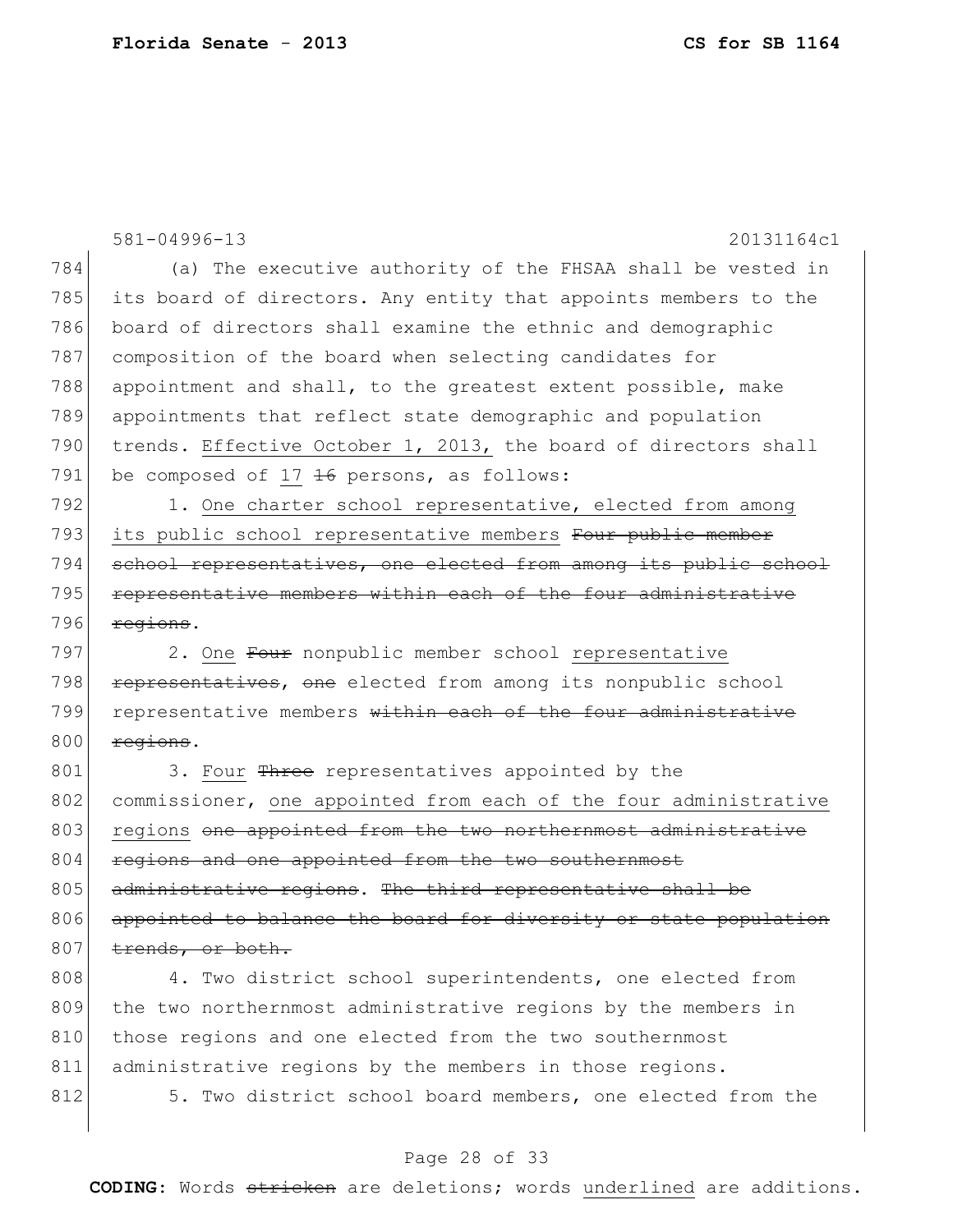|     | 581-04996-13<br>20131164c1                                       |
|-----|------------------------------------------------------------------|
| 813 | two northernmost administrative regions by the members in those  |
| 814 | regions and one elected from the two southernmost administrative |
| 815 | regions by the members in those regions.                         |
| 816 | 6. Two county athletic directors, one elected from the two       |
| 817 | northernmost administrative regions by the members in those      |
| 818 | regions and one elected from the two southernmost administrative |
| 819 | regions by the members in those regions.                         |
| 820 | 7.6. The commissioner or his or her designee from the            |
| 821 | department executive staff.                                      |
| 822 | 8. One representative appointed by the President of the          |
| 823 | Senate.                                                          |
| 824 | 9. One representative appointed by the Speaker of the House      |
| 825 | of Representatives.                                              |
| 826 | 10. One representative appointed by the Executive Director       |
| 827 | of the Florida Athletic Coaches Association.                     |
| 828 | 11. One home school member representative elected from           |
| 829 | among its home school representative members.                    |
| 830 | (b) A quorum of the board of directors shall consist of one      |
| 831 | more than half of its nine members.                              |
| 832 | (c) The board of directors shall elect a president and a         |
| 833 | vice president from among its members. These officers shall also |
| 834 | serve as officers of the FHSAA.                                  |
| 835 | (d) Members of the board of directors shall serve terms of       |
| 836 | 4 3 years and are not eligible to succeed themselves only once.  |
| 837 | A member of the board of directors, other than the commissioner  |
| 838 | or his or her designee, may serve a maximum of 4 6 consecutive   |
| 839 | years. The FHSAA's bylaws shall establish a rotation of terms so |
| 840 | that approximately one-third of the members other than the       |
| 841 | commissioner or his or her designee rotate off the board each    |
|     |                                                                  |

## Page 29 of 33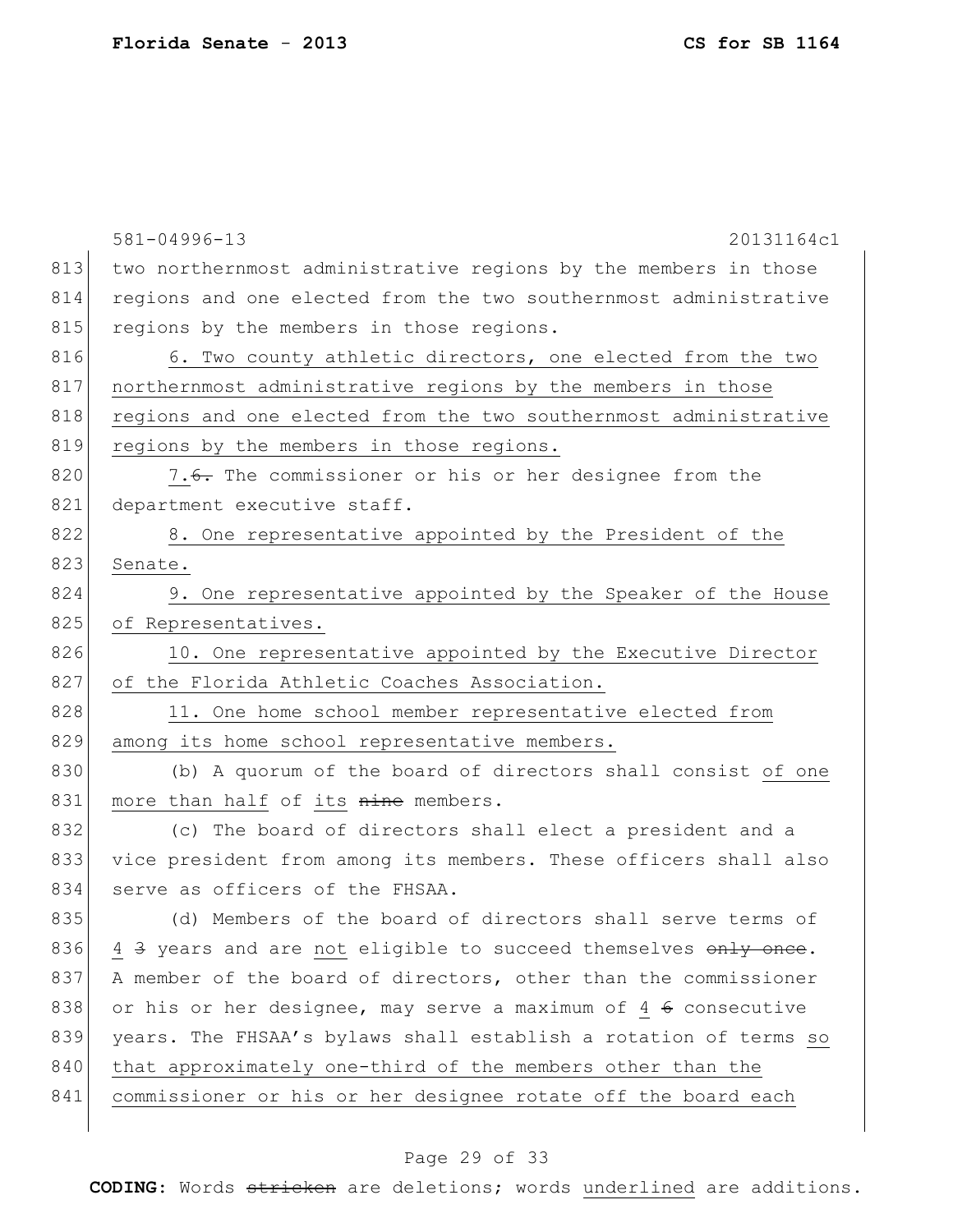|     | 581-04996-13<br>20131164c1                                       |
|-----|------------------------------------------------------------------|
| 842 | year to ensure that a majority of the members' terms do not      |
| 843 | expire concurrently. For the purpose of ensuring staggered       |
| 844 | terms, board members appointed by the commissioner prior to July |
| 845 | 1, 2013, and the two district school superintendents elected     |
| 846 | prior to July 1, 2013, may continue to serve on the board        |
| 847 | through September 30, 2015.                                      |
| 848 | (e) The authority and duties of the board of directors,          |
| 849 | acting as a body and in accordance with the FHSAA's bylaws, are  |
| 850 | as follows:                                                      |
| 851 | 1. To act as the incorporated FHSAA's board of directors         |
| 852 | and to fulfill its obligations as required by the FHSAA's        |
| 853 | charter and articles of incorporation.                           |
| 854 | 2. To establish such guidelines, regulations, policies, and      |
| 855 | procedures as are authorized by the bylaws.                      |
| 856 | 3. To employ an FHSAA executive director, subject to Senate      |
| 857 | confirmation. The executive director has who shall have the      |
| 858 | authority to waive the bylaws of the FHSAA in order to comply    |
| 859 | with statutory changes. The executive director's salary shall be |
| 860 | no greater than that set by law for the Governor of this state.  |
| 861 | The executive director is not entitled to per diem and travel    |
| 862 | expenses in excess of the rate provided for state employees      |
| 863 | under s. 112.061.                                                |
| 864 | 4. To levy annual dues and other fees and to set the             |
| 865 | percentage of contest receipts to be collected by the FHSAA      |
| 866 | except that, beginning in the 2013-2014 fiscal year, all dues,   |
| 867 | fees, and percentages of contest receipts that the FHSAA is      |
| 868 | entitled to collect shall be fixed at the amount established in  |
| 869 | the FHSAA bylaws for 2012-2013 as published on the FHSAA website |
| 870 | as of February 26, 2013, and may be increased only once annually |
|     |                                                                  |

## Page 30 of 33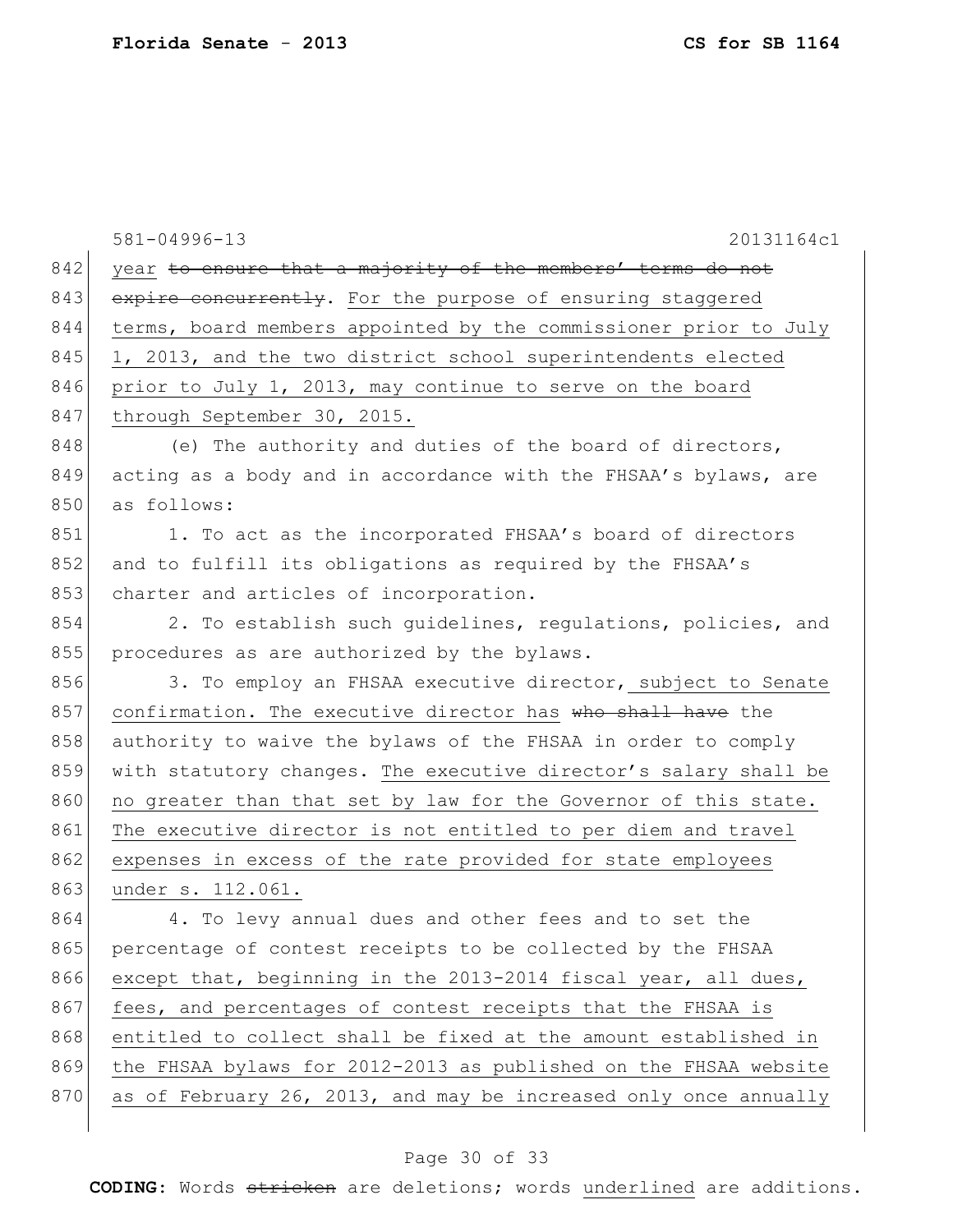|     | 20131164c1<br>581-04996-13                                       |
|-----|------------------------------------------------------------------|
| 871 | in an amount necessary to reflect changes in the United States   |
| 872 | Department of Labor's Consumer Price Index for All Urban         |
| 873 | Consumers $(CPI-U)$ , all items, with the resulting calculation  |
| 874 | rounded to the nearest whole dollar amount. The aggregate of     |
| 875 | such dues, fees, and percentages of contest receipts shall be    |
| 876 | allocated as follows:                                            |
| 877 | a. Up to 55 percent for the FHSAA to be used for                 |
| 878 | organization operations as allowed by law.                       |
| 879 | b. At least 30 percent for the FHSAA to provide                  |
| 880 | postsecondary scholarships to students who meet qualifications   |
| 881 | established by the FHSAA.                                        |
| 882 | c. At least 15 percent for the FHSAA to coordinate with the      |
| 883 | National Center for Sports Safety and provide for the education  |
| 884 | of coaches, parks and recreation staff, parents, and other       |
| 885 | volunteers on the basics of sports safety and injury prevention, |
| 886 | and the well-being and health, safety, and welfare of athletes.  |
| 887 | 5. To approve the budget of the FHSAA.                           |
| 888 | 6. To organize and conduct statewide interscholastic             |
| 889 | competitions, which may or may not lead to state championships,  |
| 890 | and to establish the terms and conditions for these              |
| 891 | competitions.                                                    |
| 892 | 7. To act as an administrative board in the interpretation       |
| 893 | of, and final decision on, all questions and appeals arising     |
| 894 | from the directing of interscholastic athletics of member        |
| 895 | schools.                                                         |
| 896 | 8. To levy fines, penalties, and sanctions against schools       |
| 897 | and coaches found to be in violation of student eligibility      |
| 898 | requirements and recruiting practices pursuant to subsection     |
| 899 | (2). However, fines, penalties, and sanctions may not exceed the |
|     |                                                                  |

## Page 31 of 33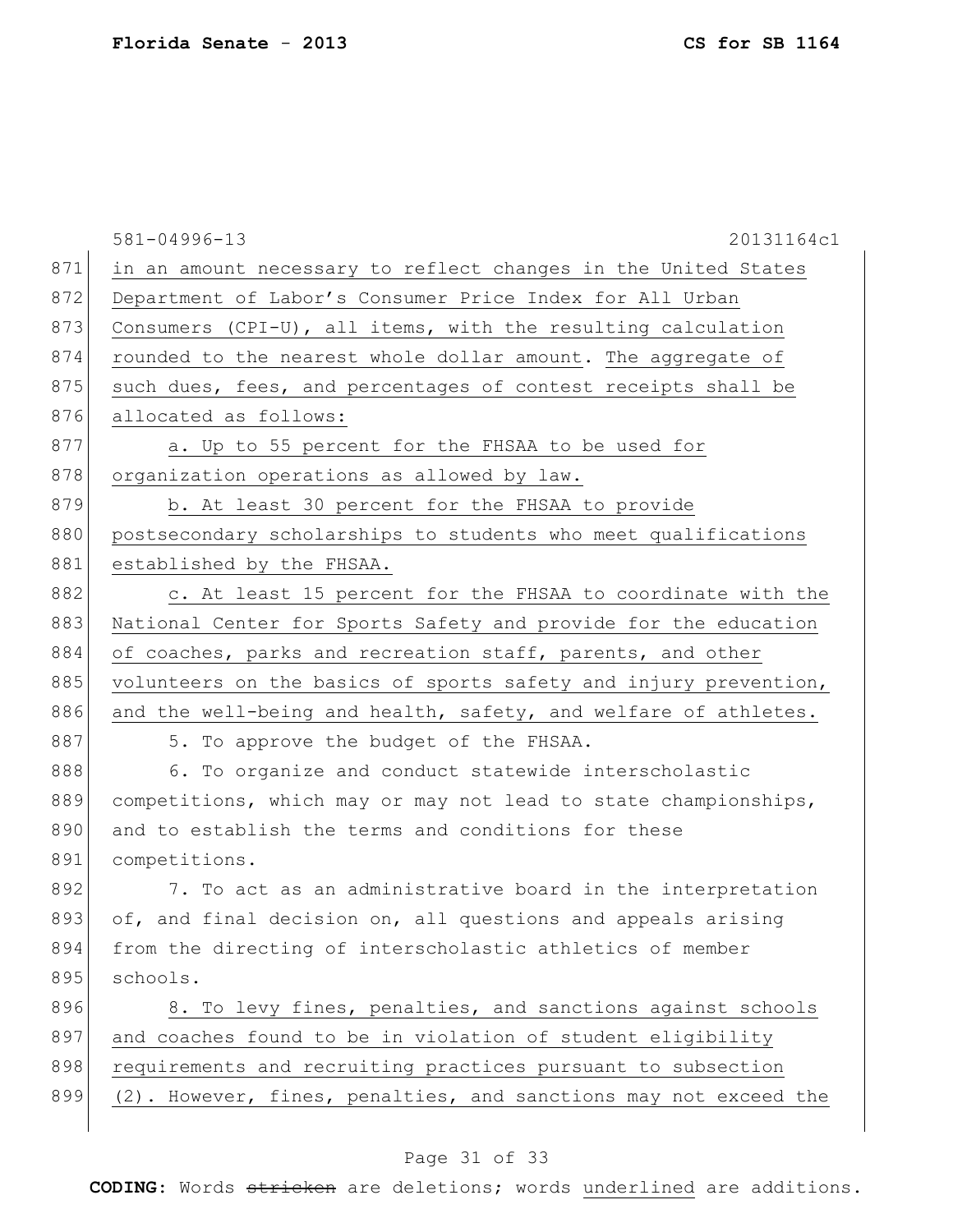|     | 581-04996-13<br>20131164c1                                       |
|-----|------------------------------------------------------------------|
| 900 | cost to investigate reported violations and the cost of          |
| 901 | associated appeals processes. The board of directors shall       |
| 902 | submit an annual report to the Department of Education by        |
| 903 | October 1 each year which reconciles the costs of investigations |
| 904 | and appeals with the fines, penalties, and sanctions charged to  |
| 905 | member schools and coaches for each fiscal year.                 |
| 906 | (5) REPRESENTATIVE ASSEMBLY.-                                    |
| 907 | (a) The legislative authority of the FHSAA is vested in its      |
| 908 | representative assembly.                                         |
| 909 | (b) The representative assembly shall be composed of the         |
| 910 | following:                                                       |
| 911 | 1. An equal number of member school representatives from         |
| 912 | each of the four administrative regions.                         |
| 913 | 2. Four district school superintendents, one elected from        |
| 914 | each of the four administrative regions by the district school   |
| 915 | superintendents in their respective administrative regions.      |
| 916 | 3. Four district school board members, one elected from          |
| 917 | each of the four administrative regions by the district school   |
| 918 | board members in their respective administrative regions.        |
| 919 | 4. The commissioner or his or her designee from the              |
| 920 | department executive staff.                                      |
| 921 | (c) The FHSAA's bylaws shall establish the number of member      |
| 922 | school representatives to serve in the representative assembly   |
| 923 | from each of the four administrative regions, not to exceed six  |
| 924 | from each of the four regions, and shall establish the method    |
| 925 | for their selection.                                             |
| 926 | (d) No member of the board of directors other than the           |
| 927 | commissioner or his or her designee can serve in the             |
| 928 | representative assembly.                                         |
|     |                                                                  |

## Page 32 of 33